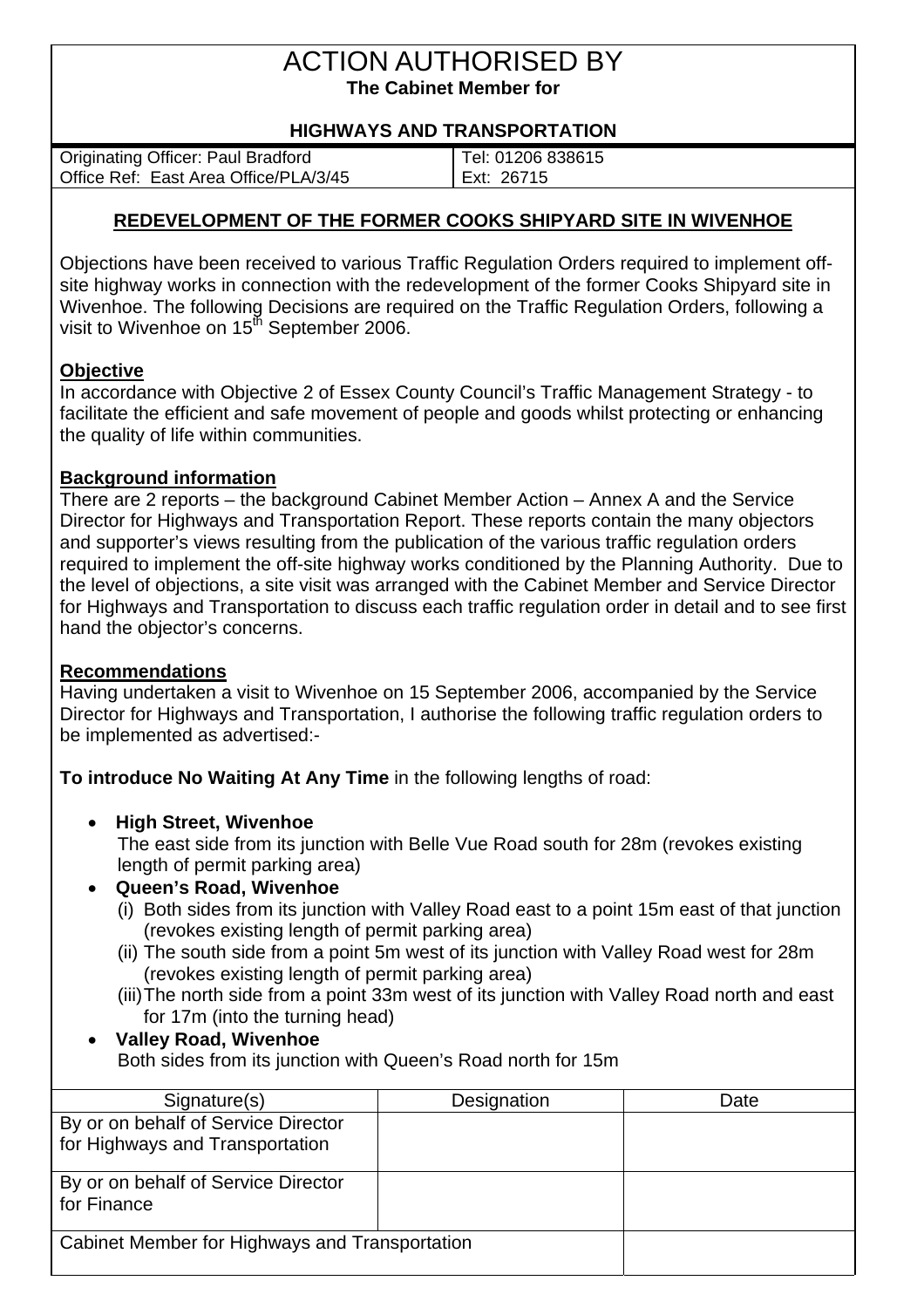### **To Revoke No Waiting At Any Time** in the following length of road:

### • **Brook Street, Wivenhoe**

The south side from its junction with St John's Road to its junction with Walter Radcliffe **Wav** 

**To introduce a permit parking bay Mon-Fri 7.45-8.45am** in the following length of road:

• **Queen's Road, Wivenhoe** 

The north side from a point 5m west of its junction with Valley Road west for 12m

**To revoke the permit parking bays Mon-Fri 7.45-8.45am** in the following lengths of road:

### • **High Street, Wivenhoe**

The east side from a point 15m south of its junction with Belle Vue Road south for 12m (part of existing bay)

- **Queen's Road, Wivenhoe** 
	- (i) the south side from a point 22.5m west of its junction with Valley Road east for 27.5m
	- (ii) the south side from a point 4m east of its junction with Valley Road east for 11m (part of existing bay)

**To prohibit all motor vehicles other than emergency vehicles from driving** in the following length of road:

• **Queen's Road, Wivenhoe**  From its junction with Valley Road west for 5m

**Road Hump** one flat topped road hump, 85mm at its highest point, the full width of the carriageway and located as follows:-

• **Brook Street, Wivenhoe**

From a point 10m east of its junction with Hamilton Road east to a point 16m west of its junction with Paget Road, a distance of 26m

I also authorise the following traffic regulation order to be made which constitutes a lesser restriction than that advertised in the notice

**To introduce No Waiting At Any Time** in the following lengths of road:

• **Park Road, Wivenhoe** 

The west side from a point 16m south of its junction with Belle Vue Road southward for a distance of 7m.

I do **not** authorise the following traffic regulation order to be made

**To introduce No Waiting At Any Time** in the following lengths of road:

### • **The Avenue, Wivenhoe**

The east side from a point 4m south of the northern boundary of No.20 north for 37m.

In addition, I authorise the advertisement of an **area wide 20mph zone to cover many of the roads in Lower Wivenhoe**. This item of work is to be funded from Essex County Council's Locally Determined Fund and subject to a similar level of funding, will be included in the 2007/08 financial year.

Plans indicating the proposals are available on request from the Originating Officer.

I confirm that the guidance protocol has been followed.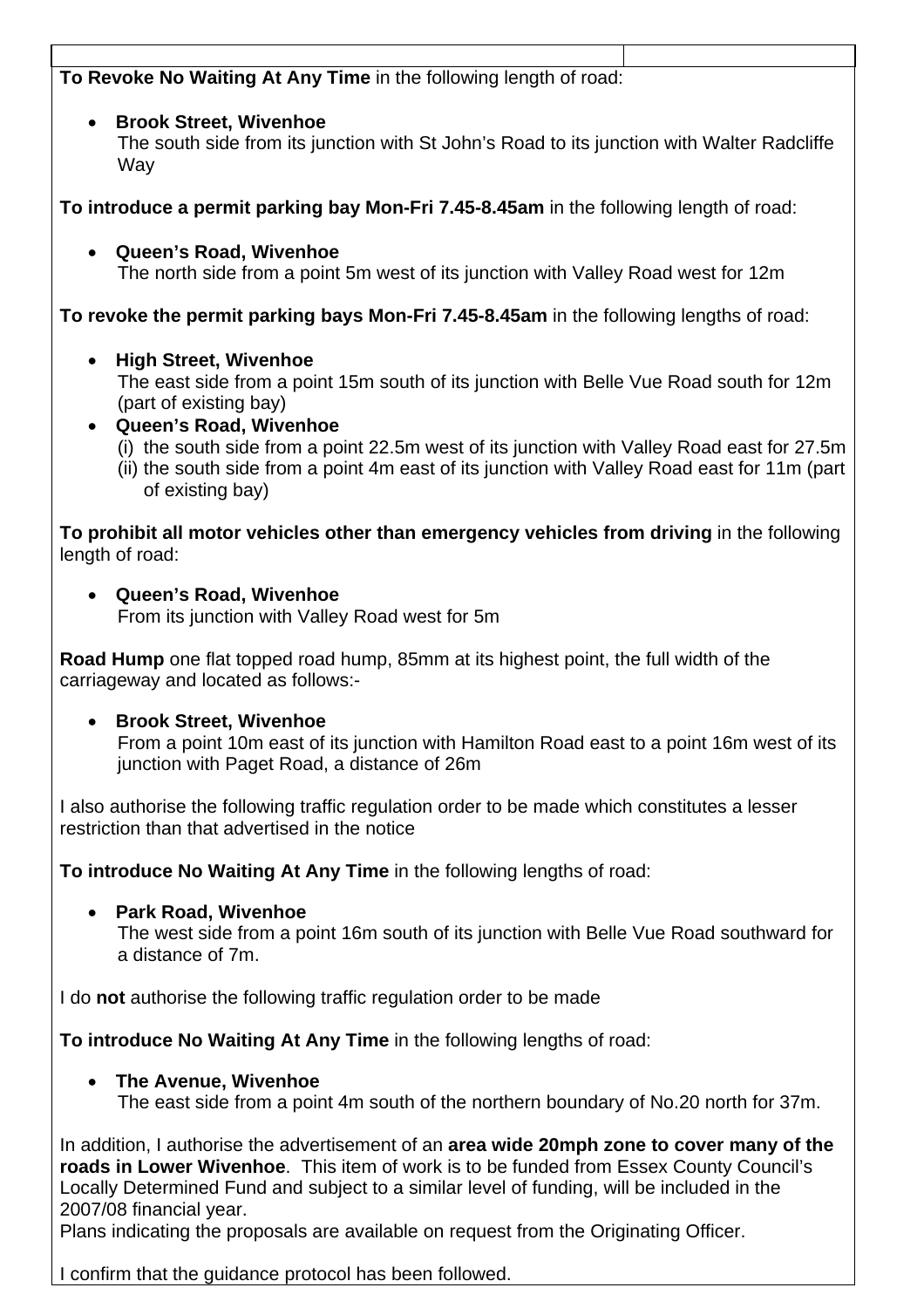### **BACKGROUND INFORMATION ANNEX A**

### **REDEVELOPMENT OF THE FORMER COOKS SHIPYARD SITE IN WIVENHOE VARIOUS TRAFFIC REGULATION ORDERS REQUIRED TO IMPLEMENT OFF-SITE HIGHWAY WORKS**

### **Objective**

In accordance with Objective 2 of Essex County Council's Traffic Management Strategy - to facilitate the efficient and safe movement of people and goods whilst protecting or enhancing the quality of life within communities.

### **Background information**

On 5 November 2004 a S106 Agreement was signed setting out the conditions relating to the planning approval for the development at the former Cooks Shipyard site in Wivenhoe. Unusually the highway works element of the S106 Agreement was split into two parts, Part A and Part B. Whilst the Part A works were approved as set out in the agreement, the Part B works were optional and subject to further consultation with the Highway Authority and Wivenhoe Town Council. Wivenhoe Town Council was a signatory to this agreement.

To assist in determining which of the Part B measures were acceptable to the local community, the Highway Authority sought the views of local residents directly affected by the proposals through a questionnaire consultation. The results of this and the views of Wivenhoe Town Council were put in a report to Colchester Borough Council's Portfolio Holder for Planning and Transportation on 23 March 2005. Under the terms of the S106 Agreement the portfolio holder was given delegated powers to make this decision as if he were the planning authority.

Subsequently, on 20 March 2006 the developer entered into a S278 Agreement that included all of the Part A works and those from Part B as agreed by the Portfolio Holder. The works include a mix of complementary traffic calming and traffic management measures, all of which are designed to limit the impact of the development on the narrow roads leading to the quayside site. An extract from the notice listing the supporting traffic regulation orders necessary to implement the works on county routes is included at Appendix 1.

The extensive list of orders generated by this development includes changes to both local and county routes. Your attention is therefore drawn to a corresponding report to the Service Director for Highways and Transportation dealing with related measures on the local road network.

### **Objections / Consultations**

A list of the objectors' views, together with officer comments is tabled in Appendix 2. Copies of all correspondence are available on request from the Originating Officer. Due to the high volume of correspondence on these Traffic Regulation Orders, the reasons for objection are not broken down into individual responses as this would have made the report too un-wieldy. Therefore it should be recognised that individual letters did not cite all reasons. Individual responses can be viewed in the background papers (Available from the Area Office).

A summary of the responses has been tabulated as follows:-

| Order                                                                 | Location                                                        | No of objectors |
|-----------------------------------------------------------------------|-----------------------------------------------------------------|-----------------|
| No Waiting 'at any time'                                              | The Avenue, Wivenhoe                                            | 25              |
| Removal of residents parking in<br>favour of no waiting 'at any time' | Junction of the Highway Street<br>with Belle Vue Road, Wivenhoe | 12              |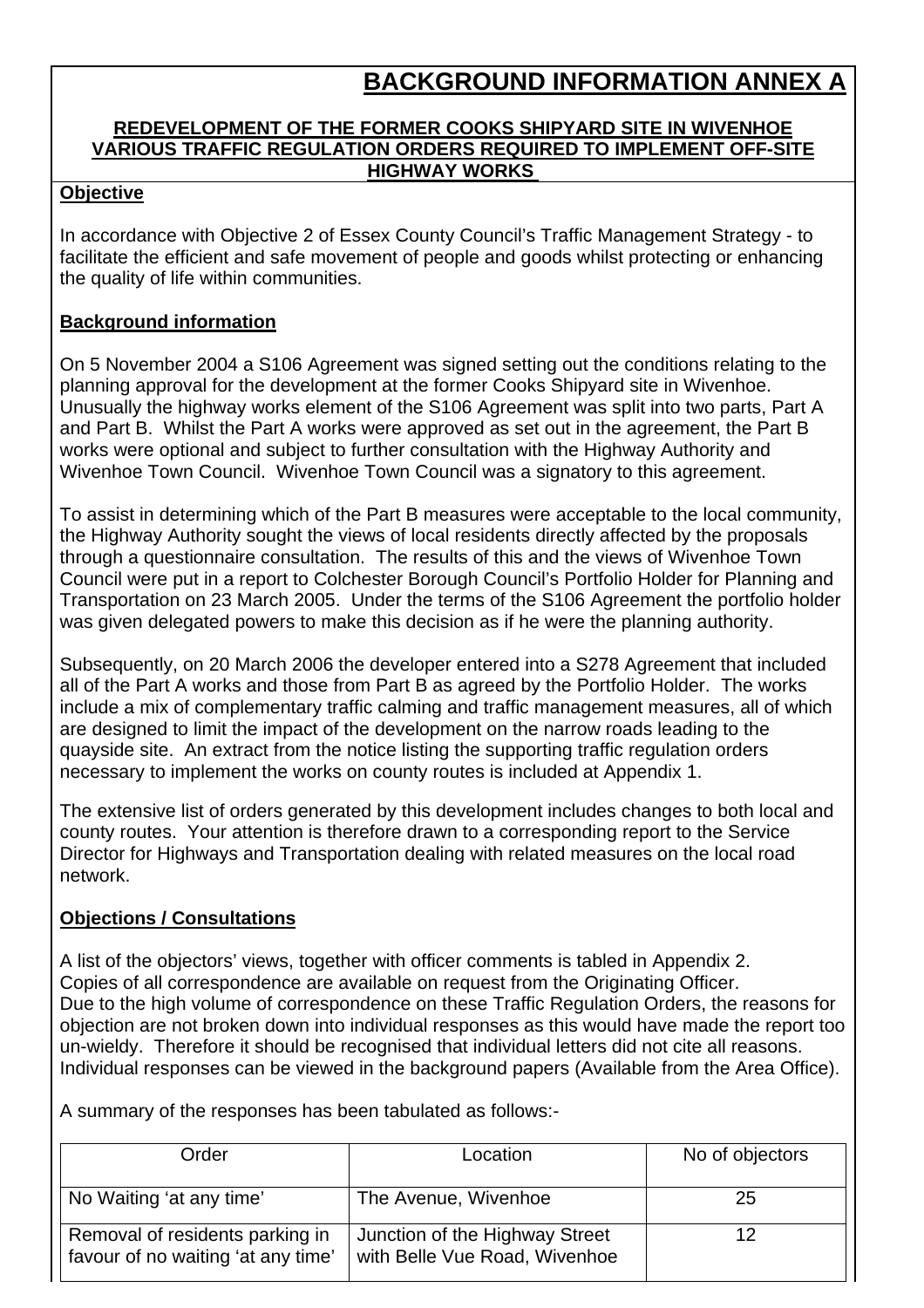The Chief Constable supports the proposals.

Colchester Borough Council has made no comment. However they are signatory to the legal agreement which cites all of these proposals.

The County Member does not support the introduction of waiting restrictions outside the Methodist Church in

 The Avenue, but supports their introduction at the junction of High Street and Belle Vue Road, Wivenhoe.

Plans of the proposals are available on request from the Originating Officer.

### **Funding**

All works are to be funded by the developer.

### **Summary**

In view of the information given and in order that the developer may discharge the conditions imposed in their planning permission, a decision is requested to authorise the implementation of the orders as advertised.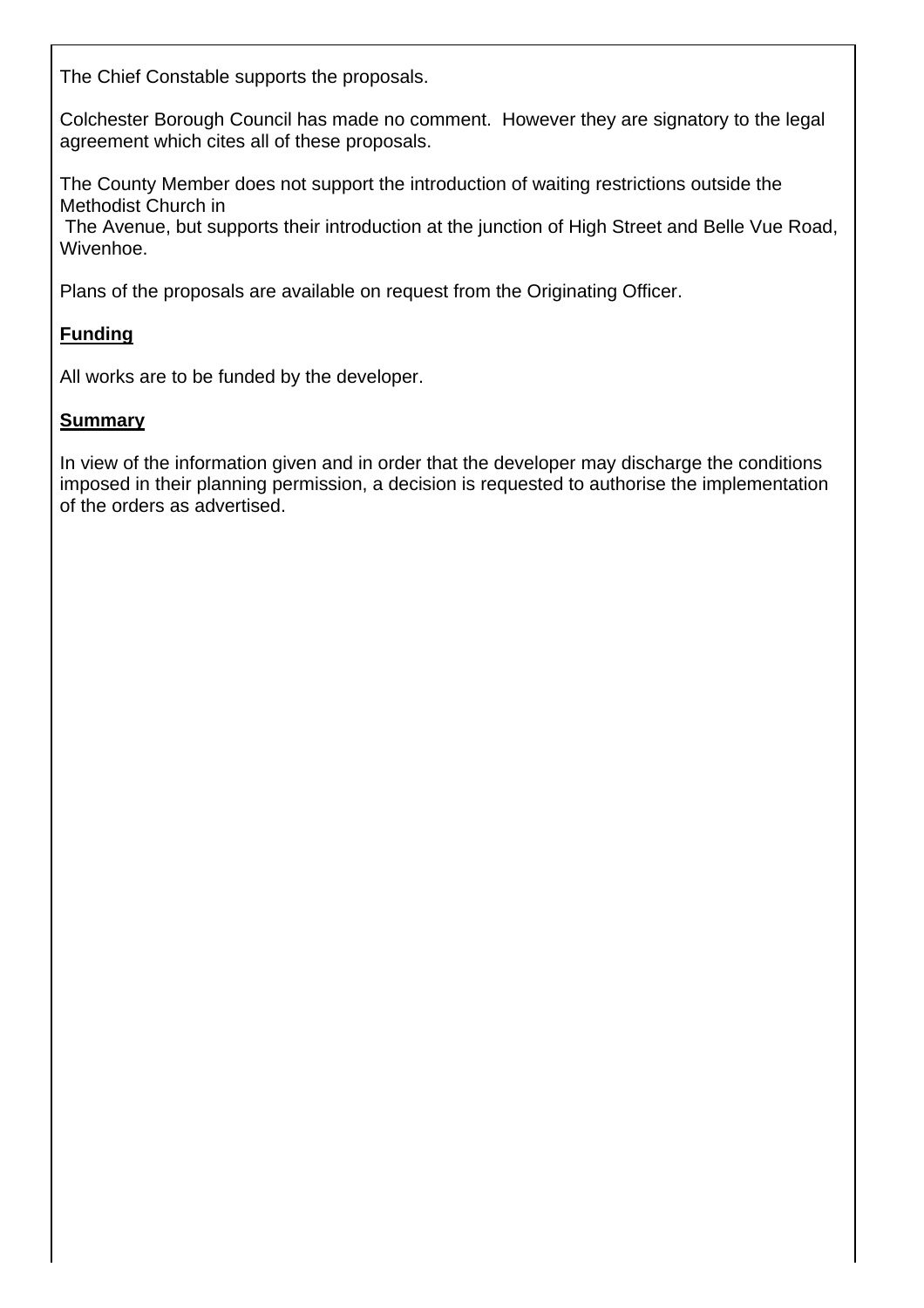### **The Essex County Council (Various Roads, Colchester Borough) (Special Parking Area) (Waiting Restrictions and Parking Places) (Amendment No.12) Order 200\***

**EFFECT OF THE ORDER** to introduce/revoke the following restrictions:

**To introduce No Waiting At Any Time** in the following lengths of road:

#### **High Street, Wivenhoe**

The east side from its junction with Belle Vue Road south for 28m (revokes existing length of permit parking area)

#### **The Avenue, Wivenhoe**

The east side from a point 4m south of the northern boundary of No.20 north for 37m.

#### **The Essex County Council (Various Roads, Colchester Borough) (Special Parking Area) (On Street Permit Parking Places) (Amendment No.8) Order 200\***

**EFFECT OF THE ORDER** to introduce/revoke the following restrictions:

**To revoke the permit parking bays Mon-Fri 7.45-8.45am** in the following lengths of road:

#### **High Street, Wivenhoe**

The east side from a point 15m south of its junction with Belle Vue Road south for 12m (part of existing bay)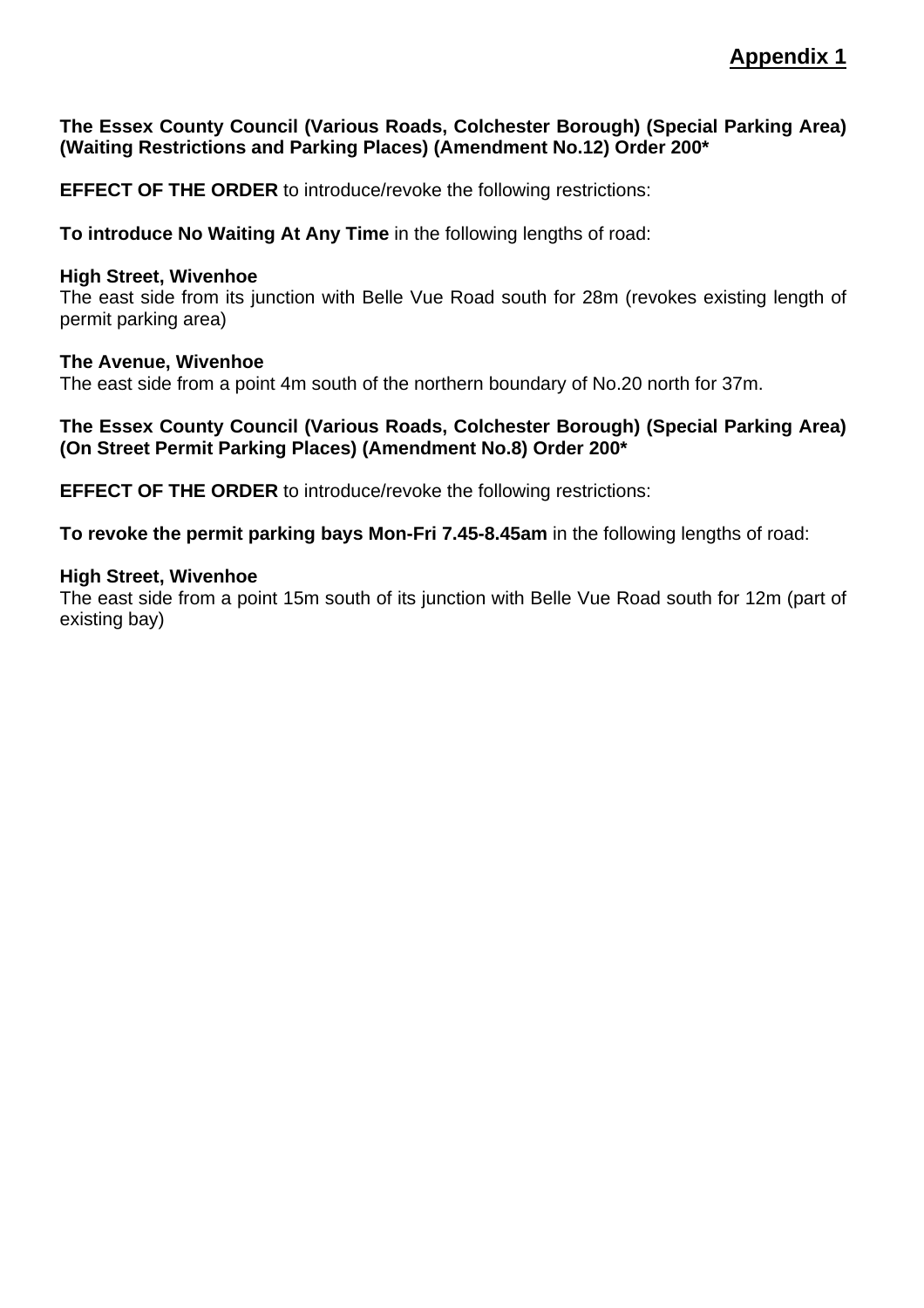### **NO WAITING AT ANY TIME ORDER – THE AVENUE, WIVENHOE**

| Objector    | Location of objector or          | <b>Reason for objection</b>                                     | <b>Officer comment</b>                                                                                             |
|-------------|----------------------------------|-----------------------------------------------------------------|--------------------------------------------------------------------------------------------------------------------|
|             | organisation                     |                                                                 |                                                                                                                    |
| Objector 1  |                                  | The church is well used for a                                   | The presence of waiting restrictions                                                                               |
| Objector 2  |                                  | variety of functions and                                        | may actually assist the elderly and                                                                                |
| Objector 3  |                                  | meetings that draws visitors                                    | disabled, as it will mean that the road                                                                            |
| Objector 4  | Anglesea Road, Wivenhoe          | including mothers with toddlers,                                | outside the church is clear of parked                                                                              |
| Objector 5  | Barr Close, Wivenhoe             | the frail elderly and the disabled.                             | vehicles allowing for the convenient                                                                               |
| Objector 6  | Belle Vue Road, Wivenhoe         |                                                                 | dropping off and picking up of                                                                                     |
| Objector 7  | <b>Borough Councillor</b>        |                                                                 | passengers. Under the Blue Badge                                                                                   |
| Objector 8  | Bowes Road, Wivenhoe             |                                                                 | Scheme vehicles used to transport                                                                                  |
| Objector 9  | Claremont Road, Wivenhoe         |                                                                 | disabled people may wait on double                                                                                 |
| Objector 10 | <b>Ernest Road, Wivenhoe</b>     |                                                                 | yellow lines for up to 3 hours.                                                                                    |
| Objector 11 | Ernest Road, Wivenhoe            |                                                                 |                                                                                                                    |
| Objector 12 | Ernest Road, Wivenhoe            |                                                                 |                                                                                                                    |
| Objector 13 | <b>High Street, Wivenhoe</b>     | The church car park is small<br>requiring many visitors to park | The restriction is only of a short length                                                                          |
| Objector 14 | King Mews, Wivenhoe              | on the road outside.                                            | with parking available either side of the<br>restriction (the loss of approximately 5<br>spaces when driveways are |
| Objector 15 | Lammas Way, Wivenhoe             |                                                                 |                                                                                                                    |
| Objector 16 | Leys Road, Wivenhoe              |                                                                 | discounted)                                                                                                        |
| Objector 17 | Malting Yard, Wivenhoe           |                                                                 |                                                                                                                    |
| Objector 18 | Milford Close, Wivenhoe          | The presence of parking outside                                 | Traffic flowing into and out of                                                                                    |
| Objector 19 | Park Road, Wivenhoe              | the church helps to slow the                                    | Wivenhoe Town is often held up due to                                                                              |
| Objector 20 | Parkwood Avenue, Wivenhoe        | progression of vehicles into the                                | the presence of parked vehicles                                                                                    |
| Objector 21 | Spring Cottage, Wivenhoe         | town making it safer for all.                                   | allowing traffic to flow in one direction                                                                          |
| Objector 22 | Valley Road, Wivenhoe            |                                                                 | only. The short length of restriction will                                                                         |
| Objector 23 | Valley Road, Wivenhoe            |                                                                 | act as a passing place helping to ease                                                                             |
| Objector 24 | <b>Wivenhoe Green Party</b>      |                                                                 | the progression of vehicles along the                                                                              |
| Objector 25 | <b>Wivenhoe Methodist Church</b> |                                                                 | road without encouraging high speed.                                                                               |
|             |                                  |                                                                 |                                                                                                                    |
|             |                                  | The restriction should not apply                                | Although traffic levels are reduced                                                                                |
|             |                                  | to Sundays and evenings when                                    | during these times, there are more                                                                                 |
|             |                                  | there is far less traffic.                                      | parked cars on the street increasing                                                                               |
|             |                                  |                                                                 | the need for a passing place.                                                                                      |
|             |                                  |                                                                 |                                                                                                                    |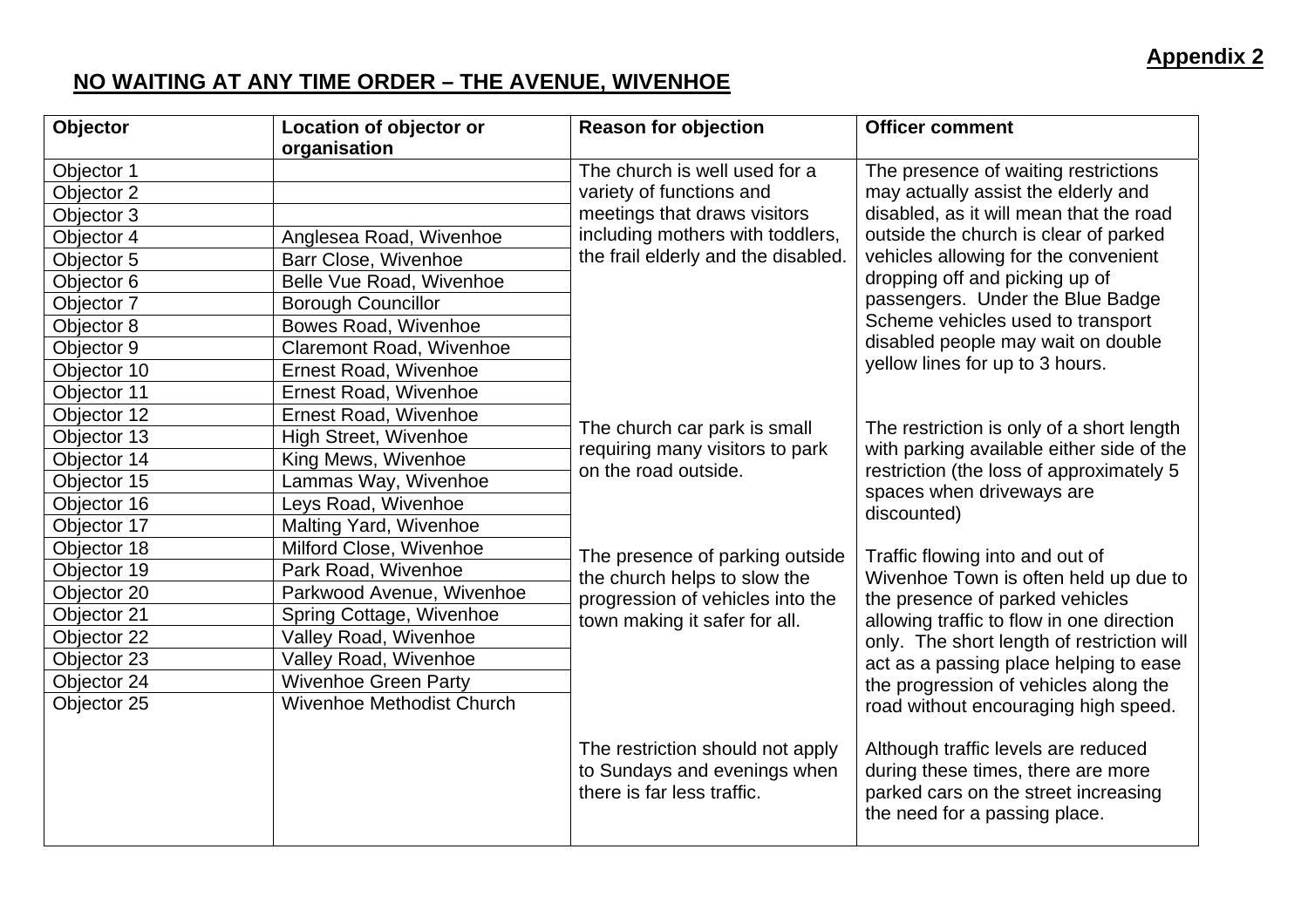| Objector | <b>Objectors location or</b><br>organisation | <b>Reason for Objection</b>                                                                               | <b>Officer Comment</b>                                                                                                                                                                                               |
|----------|----------------------------------------------|-----------------------------------------------------------------------------------------------------------|----------------------------------------------------------------------------------------------------------------------------------------------------------------------------------------------------------------------|
|          |                                              | There should be dispensation<br>within the restrictions for<br>wedding and funeral vehicles               | The church has a small private car<br>park that is of a sufficient size to deal<br>with the main cars associated with<br>weddings and funerals.                                                                      |
|          |                                              | Due to Health and Safety<br>reasons, when the playgroup is<br>in operation, the car park is out<br>of use | Only a short section of parking is being<br>removed.                                                                                                                                                                 |
|          |                                              | Restrict parking outside the<br>church for church users only                                              | It would not be appropriate to create a<br>controlled parking place at this<br>location. Permitting parked vehicles at<br>this location would not provide the<br>space for passing vehicles.                         |
|          |                                              | It is already difficult enough to<br>park in the roads concerned                                          | It is accepted that any loss of parking<br>will inconvenience residents. This<br>shortage of parking was taken into<br>account when proposing the changes<br>and as a result restrictions have kept to<br>a minimum. |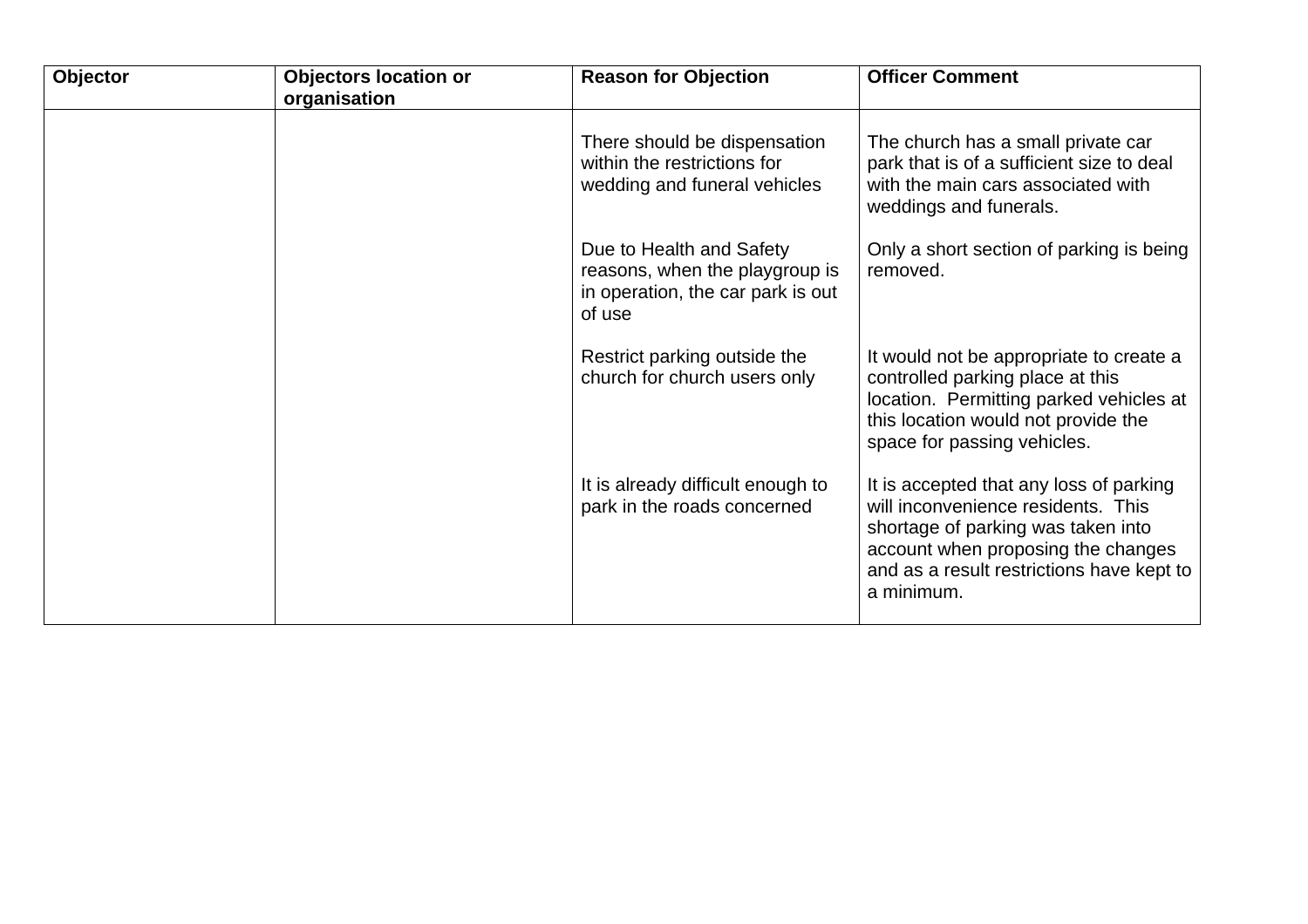### **REMOVAL OF RESIDENTS PARKING IN FAVOUR OF NO WAITING 'AT ANY TIME' AT THE JUNCTION OF HIGH STREET WITH BELLE VUE ROAD, WIVENHOE**

| Objector    | Location of Objector or organisation | <b>Reason for Objection</b>                                                                    | <b>Officer Comment</b>                                                                                                                                                                                                    |
|-------------|--------------------------------------|------------------------------------------------------------------------------------------------|---------------------------------------------------------------------------------------------------------------------------------------------------------------------------------------------------------------------------|
| Objector 1  |                                      | The removal of parked                                                                          | Belle Vue Road will be the signed                                                                                                                                                                                         |
| Objector 2  |                                      | cars would not improve                                                                         | route to and from the new                                                                                                                                                                                                 |
| Objector 3  | Anglesea Road, Wivenhoe              | visibility at the junction,                                                                    | development. By removing two                                                                                                                                                                                              |
| Objector 4  | <b>Borough Councillor</b>            | only cause drivers on the                                                                      | resident's parking spaces and                                                                                                                                                                                             |
| Objector 5  | Claremont Road, Wivenhoe             | main road to increase                                                                          | introducing waiting restrictions on High                                                                                                                                                                                  |
| Objector 6  | Falcon Yard, Wivenhoe                | their speed making it                                                                          | Street visibility for drivers exiting the                                                                                                                                                                                 |
| Objector 7  | H <sup>2</sup> 0 Hair Design         | more dangerous.                                                                                | junction will be improved.                                                                                                                                                                                                |
|             | 132 High Street                      |                                                                                                |                                                                                                                                                                                                                           |
| Objector 8  | <b>High Street, Wivenhoe</b>         | Not aware of any existing                                                                      | Traffic using this junction will increase.                                                                                                                                                                                |
| Objector 9  | <b>High Street, Wivenhoe</b>         | problems along this                                                                            | The current visibility exiting Belle Vue                                                                                                                                                                                  |
| Objector 10 | Malting Yard, Wivenhoe               | stretch of road.                                                                               | Road is substandard.                                                                                                                                                                                                      |
| Objector 11 | Spring Cottage, Wivenhoe             |                                                                                                |                                                                                                                                                                                                                           |
| Objector 12 | Valley Road, Wivenhoe                | Concern over impact on                                                                         | This proposal sees the removal of just                                                                                                                                                                                    |
| Objector 13 |                                      | hairdressers and other                                                                         | two resident's parking spaces.                                                                                                                                                                                            |
|             |                                      | businesses.                                                                                    |                                                                                                                                                                                                                           |
|             |                                      | The two parking spaces<br>currently help driver's<br>concentration at this<br>complex junction | The two parking spaces are within the<br>standard visibility splay for a junction                                                                                                                                         |
|             |                                      | It is already difficult<br>enough to park in the<br>roads concerned.                           | It is accepted that any loss of parking<br>will inconvenience residents. This<br>shortage of parking was taken into<br>account when proposing the changes<br>and as a result restrictions have been<br>kept to a minimum. |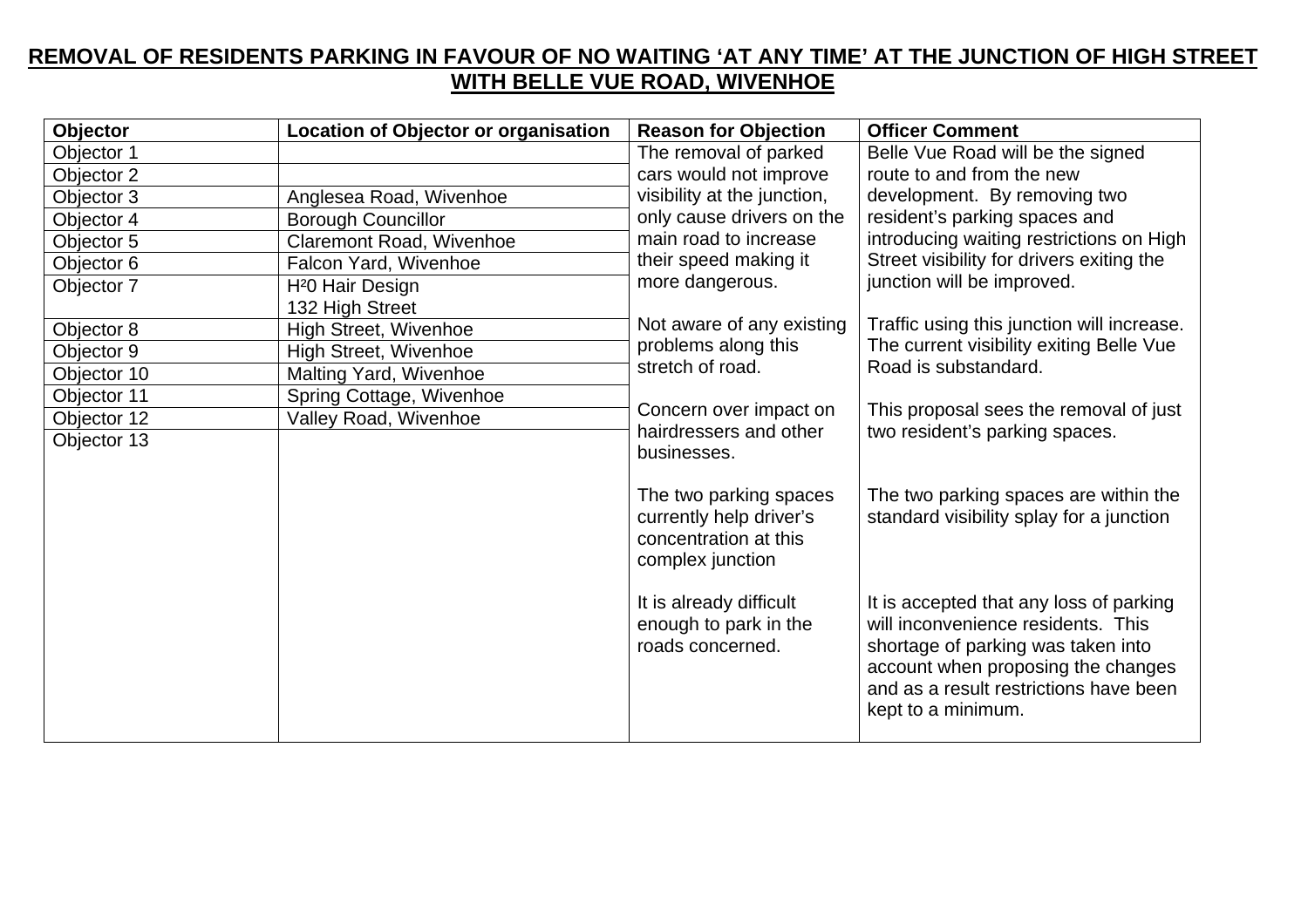## **BACKGROUND PAPER**

### **REDEVELOPMENT OF THE FORMER COOKS SHIPYARD SITE IN WIVENHOE Objections/consultations**

A full list of the objectors and supporters views, together with officer comments is tabled in Appendix 2. Copies of all correspondence are attached to the report and form background paper A (not available online).

Due to the high volume of correspondence on these Traffic Regulation Orders, the reasons for objection are not broken down into individual responses as this would have made the report too unwieldy. Therefore it should be recognised that individual letters did not cite all reasons. Individual responses can be viewed in the background papers.

A summary of the responses has been tabulated as follows:-

| Order                             | Location             | No of objections | <b>No of Supporters</b> |
|-----------------------------------|----------------------|------------------|-------------------------|
| Prohibition of driving. Removal   | Junction of          | 124              | 30                      |
| of residents parking in favour of | Queens Road with     |                  |                         |
| no waiting 'at any time'          | Valley Road,         |                  |                         |
|                                   | Wivenhoe             |                  |                         |
| Road Hump                         | <b>Brook Street,</b> | 3                |                         |
|                                   | Wivenhoe             |                  |                         |
| No waiting 'at any time'          | Park Road,           | 20               |                         |
|                                   | Wivenhoe             |                  |                         |
| Revocation of 'at any time'       | <b>Brook Street,</b> |                  |                         |
| waiting restrictions              | Wivenhoe             |                  |                         |
| General loss of resident          |                      | 29               |                         |
| parking spaces and                |                      |                  |                         |
| introduction of 'at any time'     |                      |                  |                         |
| waiting restrictions              |                      |                  |                         |
| All restrictions                  |                      | 12               |                         |

Wivenhoe Town Council prepared a full report on the proposals and this is attached to the report as background paper B. (This is not available online)

The Green Party prepared a report on the proposals and this is attached to the report as background paper C. (This is not available online)

The Queens Road Residents Association prepared a response to the Wivenhoe Town Council report which itself generated a number of exchanges between the Town Council and the residents association.

A petition of 162 signatures against the closure of Queens Road, was collected by several residents.

A petition of 143 signatures in support of the closure of Queens Road, was collected by several residents.

The Chief Constable supports the proposals.

Colchester Borough Council has made no comment. However they are signatory to the Section 106 agreement.

The County Member does not support the closure of Queens Road, but does support the remaining Traffic Regulation Orders on local roads.

Appendix 1 shows an extract from the notice listing the supporting traffic regulation orders necessary to implement the works on local routes.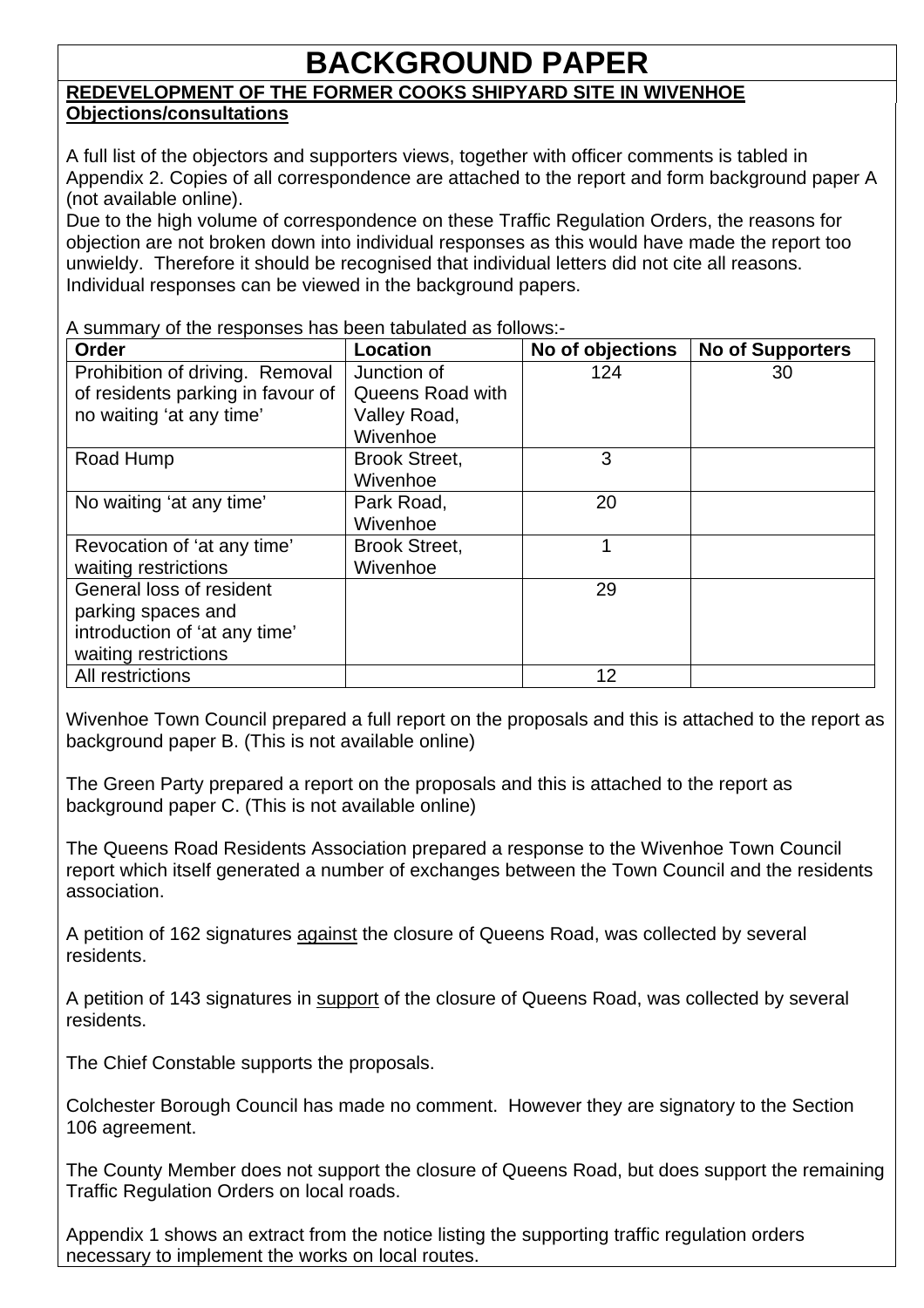### **Appendix 1**

### **The Essex County Council (Various Roads, Colchester Borough) (Special Parking Area) (Waiting Restrictions and Parking Places) (Amendment No.12) Order 200\***

**EFFECT OF THE ORDER** to introduce/revoke the following restrictions:

**To introduce No Waiting At Any Time** in the following lengths of road:

### **Park Road, Wivenhoe**

The west side from a point 16m south of its junction with Belle Vue Road south to a point 16m north-west of its junction with Rebow Road

### **Queen's Road, Wivenhoe**

- (iv) Both sides from its junction with Valley Road east to a point 15m east of that junction (revokes existing length of permit parking area)
- (v) The south side from a point 5m west of its junction with Valley Road west for 28m (revokes existing length of permit parking area)
- (vi) The north side from a point 33m west of its junction with Valley Road north and east for 17m (into the turning head)

### **Valley Road, Wivenhoe**

Both sides from its junction with Queen's Road north for 15m

**To Revoke No Waiting At Any Time** in the following length of road:

### **Brook Street, Wivenhoe**

The south side from its junction with St John's Road to its junction with Walter Radcliffe Way

The Colchester Borough (Various Roads, Colchester Borough) (Special Parking Area) (Waiting Restrictions and Parking Places) Order 2005 will be varied by the above Order.

### **The Essex County Council (Various Roads, Colchester Borough) (Special Parking Area)**

**(On Street Permit Parking Places) (Amendment No.8) Order 200\*** 

**EFFECT OF THE ORDER** to introduce/revoke the following restrictions:

**To introduce a permit parking bay Mon-Fri 7.45-8.45am** in the following length of road:

### **Queen's Road, Wivenhoe**

The north side from a point 5m west of its junction with Valley Road west for 12m

### **To revoke the permit parking bays Mon-Fri 7.45-8.45am** in the following lengths of road:

### **Queen's Road, Wivenhoe**

- (iii) the south side from a point 22.5m west of its junction with Valley Road east for 27.5m
- (iv) the south side from a point 4m east of its junction with Valley Road east for 11m (part of existing bay)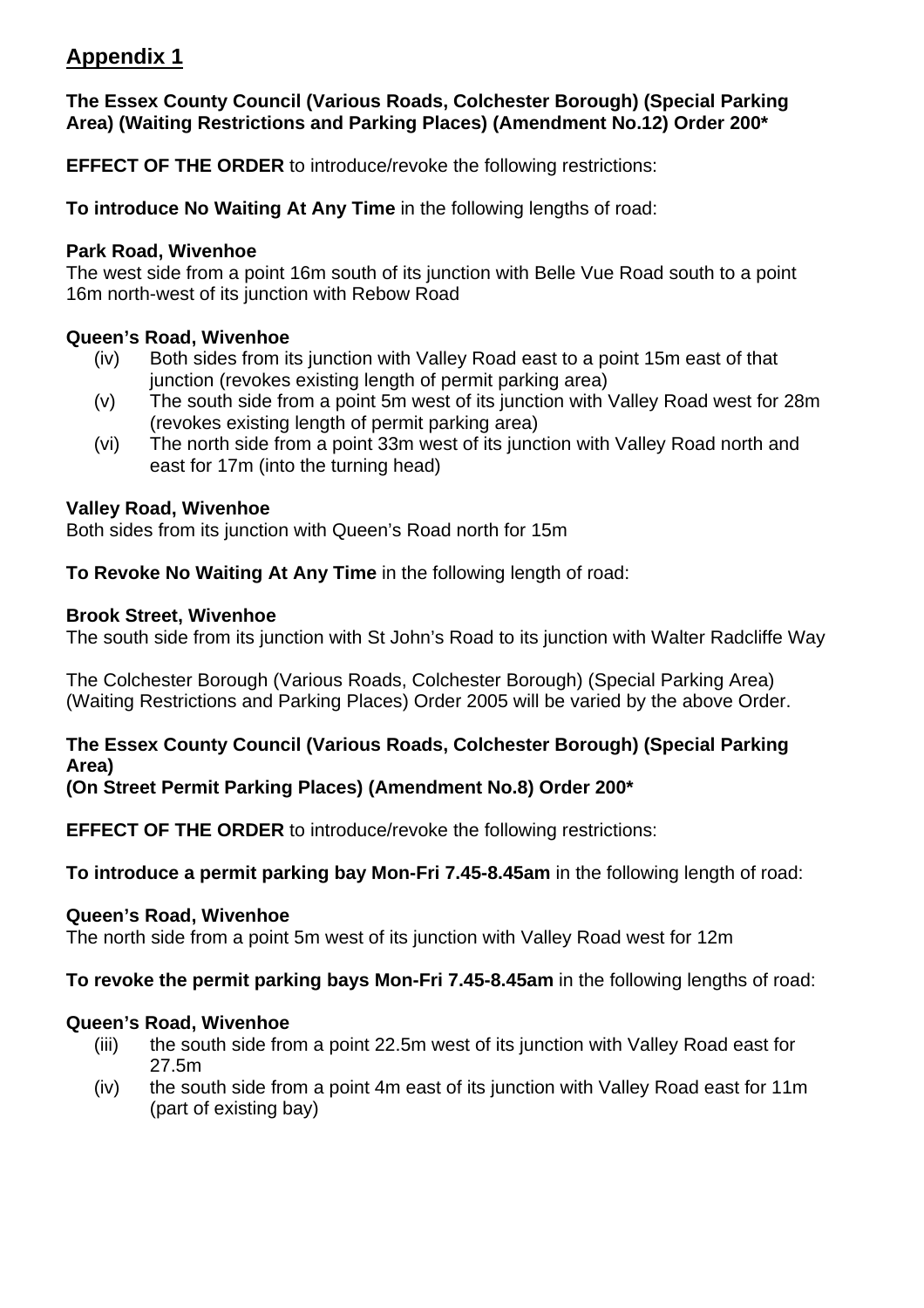### **The Essex County Council (Queen's Road, Wivenhoe) (Prohibition of Driving) Order 200\***

**EFFECT OF THE ORDER** to prohibit all motor vehicles other than emergency vehicles from driving in the following length of road:

### **Queen's Road, Wivenhoe**

From its junction with Valley Road west for 5m

### **Road Hump**

One flat topped road hump, 85mm at its highest point, the full width of the carriageway and located as follows:-

**Brook Street, Wivenhoe –** from a point 10m east of its junction with Hamilton Road east to a point 16m west of its junction with Paget Road, a distance of 26m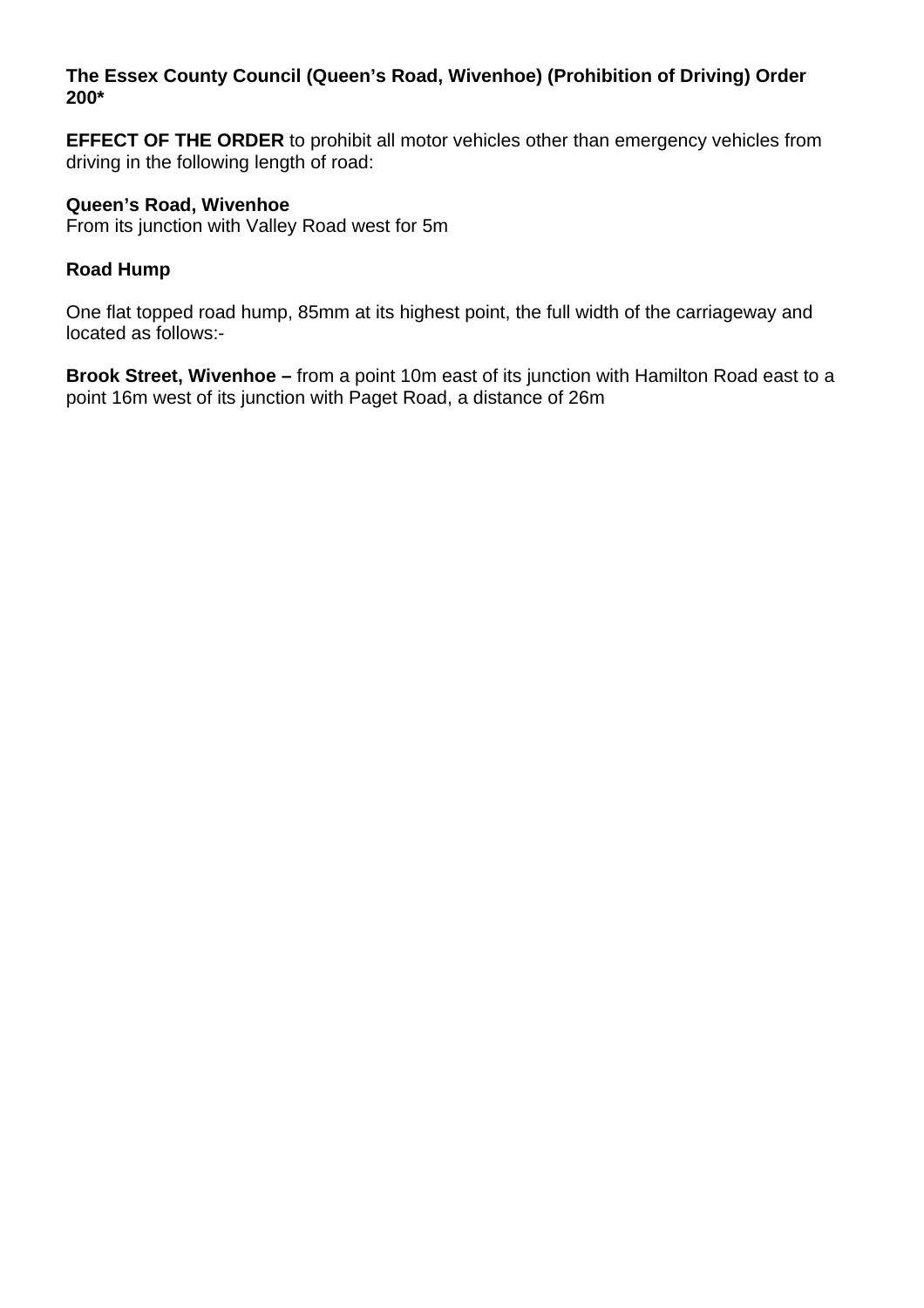**APPENDIX 2** 

### **QUEENS ROAD PROHIBITION OF DRIVING**/**REMOVAL OF RESIDENTS PARKING IN FAVOUR OF NO WAITING 'AT ANY TIME' AT THEJUNCTION OF QUEENS ROAD WITH VALLEY ROAD, WIVENHOE**

| Objector                   | Location of objection or organisation | <b>Reason for objection</b>          | <b>Officer comment</b>                                                    |
|----------------------------|---------------------------------------|--------------------------------------|---------------------------------------------------------------------------|
| Objector $-1$              |                                       | The closure of Queen's Road will     | The closure of Queen's Road will                                          |
| Objector $-2$              |                                       | make travelling to lower Wivenhoe    | make it more inconvenient for some                                        |
| Objector $-3$              |                                       | more difficult and less safe for     | residents on the Dene Park estate,                                        |
| Objector $-4$              |                                       | residents of the Dene Park estate    | although junction visibility is being                                     |
| Objector $-5$              |                                       | and those travelling from the wider  | improved on the Belle Vue Road/                                           |
| Objector $-6$              |                                       | <b>Alresford and Elmstead Market</b> | High Street junction, which is being                                      |
| Objector $-7$              |                                       | directions.                          | promoted as the main access point                                         |
| Objector $-8$              | Alma Street, Wivenhoe                 |                                      | into the area. The closure will have<br>minimal impact on travellers from |
| Objector $-9$              | Anchor Hill, Wivenhoe                 |                                      | further afield. The Queen's Road                                          |
| Objector $-10$             | Anchor Hill, Wivenhoe                 |                                      | closure does not prevent pedestrian                                       |
| Objector - 11              | Anglesea Road, Wivenhoe               |                                      | or cycle access, which may prove a                                        |
| Objector $-12$             | Belle Vue Road, Wivenhoe              |                                      | safer and more pleasant option for                                        |
| Objector $-13$             | Belle Vue Road, Wivenhoe              |                                      | those living a convenient distance                                        |
| Objector - 14              | Belle Vue Road, Wivenhoe              |                                      | from the shops.                                                           |
| Objector $-15$             | Belle Vue Road, Wivenhoe              | Queens Road should be left open      | Queens Road forms part of the most                                        |
| Objector - 16              | Belle Vue Road, Wivenhoe              | to traffic so that the burden of the | direct route to and from the                                              |
| Objector $-17$             | <b>Black Buoy Hill, Wivenhoe</b>      | additional traffic can be shared     | development site. If the road is left                                     |
| Objector - 18              | <b>Black Buoy Hill, Wivenhoe</b>      | evenly between the roads             | open it will attract more traffic than                                    |
| $\overline{Objector} - 19$ | <b>Black Buoy Hill, Wivenhoe</b>      | concerned.                           | the more suitable Valley Road route.                                      |
| Objector $-20$             | <b>Borough Councillor</b>             |                                      |                                                                           |
| Objector $-21$             | <b>Bowes Road, Wivenhoe</b>           |                                      |                                                                           |
| Objector $-22$             | Bowes Road, Wivenhoe                  | The closure of Queen's Road at       | Traffic prevented from entering                                           |
| Objector $-23$             | <b>Brook Road, Wivenhoe</b>           | Valley Road will encourage           | Queen's Road at the Valley Road                                           |
| Objector $-24$             | <b>Brook Street, Wivenhoe</b>         | greater use of Rebow Road which      | junction will be redirected along                                         |
| Objector $-25$             | <b>Brook Street, Wivenhoe</b>         | is not being improved                | Valley Road and Bobbits Way to join                                       |
| Objector $-26$             | <b>Brook Street, Wivenhoe</b>         |                                      | Park Road. At this point drivers may                                      |
| Objector $-27$             | <b>Brook Street, Wivenhoe</b>         |                                      | head north to join Belle Vue Road or                                      |
| Objector $-28$             | <b>Brook Street, Wivenhoe</b>         |                                      | south to join Queen's Road. There                                         |
| Objector - 29              | <b>Brook Street, Wivenhoe</b>         |                                      | would be little benefit in using                                          |
| Objector $-30$             | <b>Brook Street, Wivenhoe</b>         |                                      | Rebow Road.                                                               |
| Objector $-31$             | <b>Brook Street, Wivenhoe</b>         |                                      |                                                                           |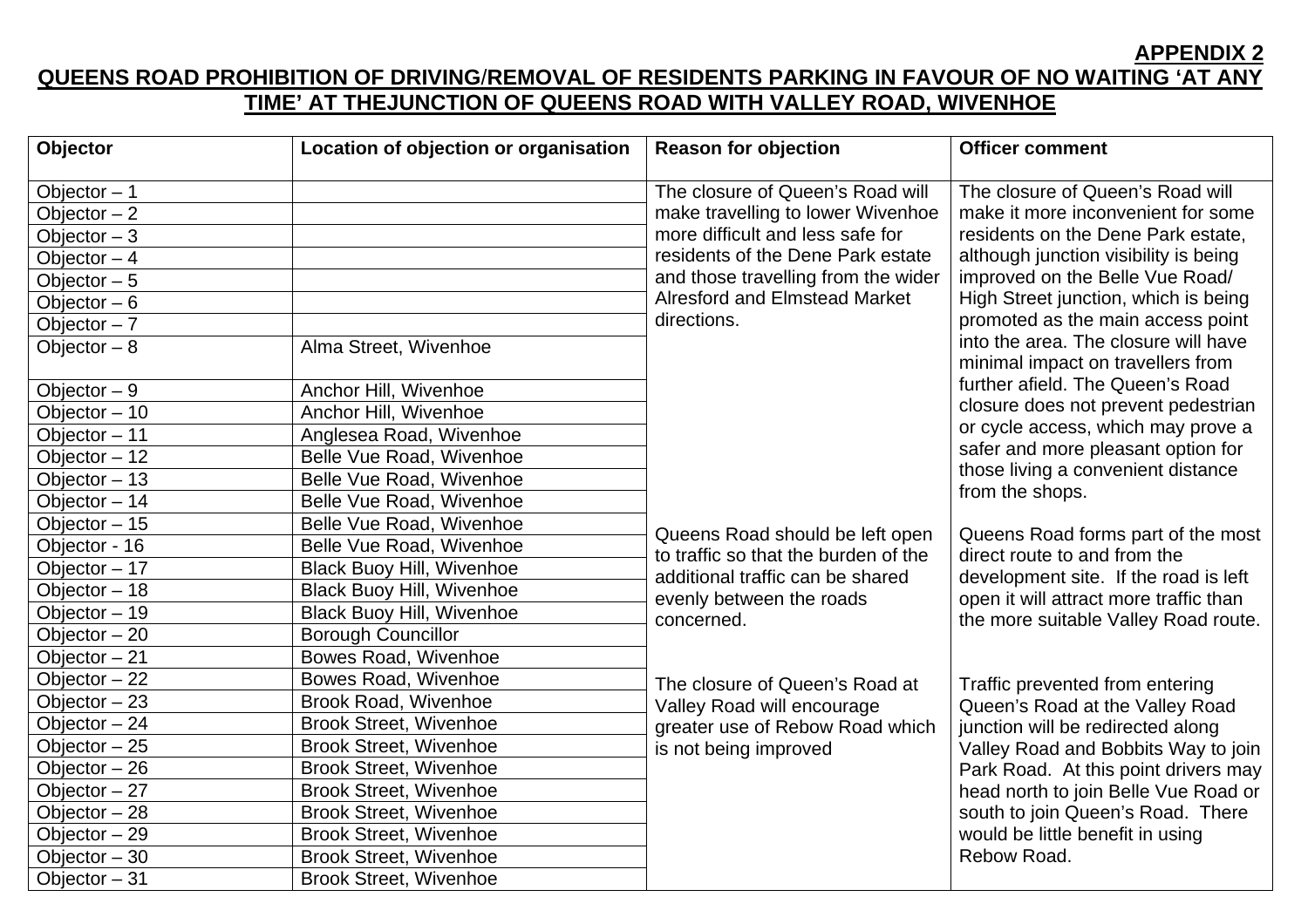| Objector $-32$ | <b>Brook Street, Wivenhoe</b>         | Increased levels of parking on         | There is not expected to be a                                                                                                                                                 |
|----------------|---------------------------------------|----------------------------------------|-------------------------------------------------------------------------------------------------------------------------------------------------------------------------------|
| Objector $-33$ | Claremont Road, Wivenhoe              | Rebow Road from proposal to            | significant increase in traffic along                                                                                                                                         |
| Objector - 34  | <b>Claremont Road, Wivenhoe</b>       | restrict parking in Park Road will     | Rebow Road and therefore the road                                                                                                                                             |
| Objector $-35$ | <b>Claremont Road, Wivenhoe</b>       | generate problems.                     | could withstand a possible increase                                                                                                                                           |
| Objector $-36$ | <b>Claremont Road, Wivenhoe</b>       |                                        | in on street parking.                                                                                                                                                         |
| Objector $-37$ | <b>Claremont Road, Wivenhoe</b>       |                                        |                                                                                                                                                                               |
| Objector $-38$ | Claremont Road, Wivenhoe              | The closure of Queens Road will        | The developer is conditioned to                                                                                                                                               |
| Objector - 39  | Colne Terrace, Wivenhoe               | increase levels of traffic through     | provide traffic calming measures in                                                                                                                                           |
| Objector $-40$ | Denham Close, Wivenhoe                | the conservation areas of Anchor       | these roads in order to discourage                                                                                                                                            |
| Objector - 41  | Denham Close, Wivenhoe                | Hill, East Street and Brook Street.    | and control traffic through this                                                                                                                                              |
| Objector $-42$ | <b>East Street</b>                    | These roads are narrow with no         | sensitive conservation area.                                                                                                                                                  |
| Objector $-43$ | East Street & Brook Street Resident's | footways and a number of blind         |                                                                                                                                                                               |
|                | Association                           | corners where forward visibility is    |                                                                                                                                                                               |
| Objector $-44$ | East Street, Wivenhoe                 | poor compared to Queens Road.          |                                                                                                                                                                               |
| Objector $-45$ | East Street, Wivenhoe                 | The closure of Queen's Road will       | Whilst there are no ideal routes to                                                                                                                                           |
| Objector - 46  | East Street, Wivenhoe                 | greatly increase the levels of traffic |                                                                                                                                                                               |
| Objector $-47$ | Falcon Yard, Wivenhoe                 | on Valley Road, Park Road and          | accept the additional traffic<br>generated by the development, the<br>Valley Road, Bobbitts Way, Park<br>Road, Belle Vue Road Route is<br>considered the most suitable option |
| Objector $-48$ | <b>High Street, Wivenhoe</b>          | Belle Vue Road increasing the risk     |                                                                                                                                                                               |
| Objector - 49  | <b>High Street, Wivenhoe</b>          | for accidents.                         |                                                                                                                                                                               |
| Objector $-50$ | High Street, Wivenhoe                 |                                        |                                                                                                                                                                               |
| Objector - 51  | <b>High Street, Wivenhoe</b>          |                                        | given the layout of the roads                                                                                                                                                 |
| Objector $-52$ | <b>High Street, Wivenhoe</b>          |                                        | concerned.                                                                                                                                                                    |
| Objector $-53$ | <b>High Street, Wivenhoe</b>          |                                        |                                                                                                                                                                               |
| Objector - 54  | <b>High Street, Wivenhoe</b>          | The closure of Queens Road is          | Preventing heavy vehicles from                                                                                                                                                |
| Objector $-55$ | High Street, Wivenhoe                 | unnecessary; all that is required is   | using the road is only part of the                                                                                                                                            |
| Objector $-56$ | <b>High Street, Wivenhoe</b>          | a restriction preventing heavy         | problem. As Queens Road is the                                                                                                                                                |
| Objector $-57$ | <b>High Street, Wivenhoe</b>          | vehicles from using the road. This     | most direct route to the                                                                                                                                                      |
| Objector $-58$ | <b>High Street, Wivenhoe</b>          | option would not require the loss      | development, it is also expected to                                                                                                                                           |
| Objector - 59  | <b>High Street, Wivenhoe</b>          | of parking spaces or the erection      | take the majority of car borne trips                                                                                                                                          |
| Objector $-60$ | High Street, Wivenhoe                 | of further road signs.                 | as well. The narrow width of this                                                                                                                                             |
| Objector - 61  | Manor Road, Wivenhoe                  |                                        | road, combined with poor footways                                                                                                                                             |
| Objector $-62$ | Manor Road, Wivenhoe                  |                                        | and steep gradients make this a                                                                                                                                               |
|                |                                       |                                        | particularly unsuitable route for this                                                                                                                                        |
|                |                                       |                                        | development traffic. These kinds of                                                                                                                                           |
|                |                                       |                                        | restrictions are difficult to enforce as                                                                                                                                      |
|                |                                       |                                        | you are reliant on signage alone                                                                                                                                              |
|                |                                       |                                        |                                                                                                                                                                               |
|                |                                       |                                        |                                                                                                                                                                               |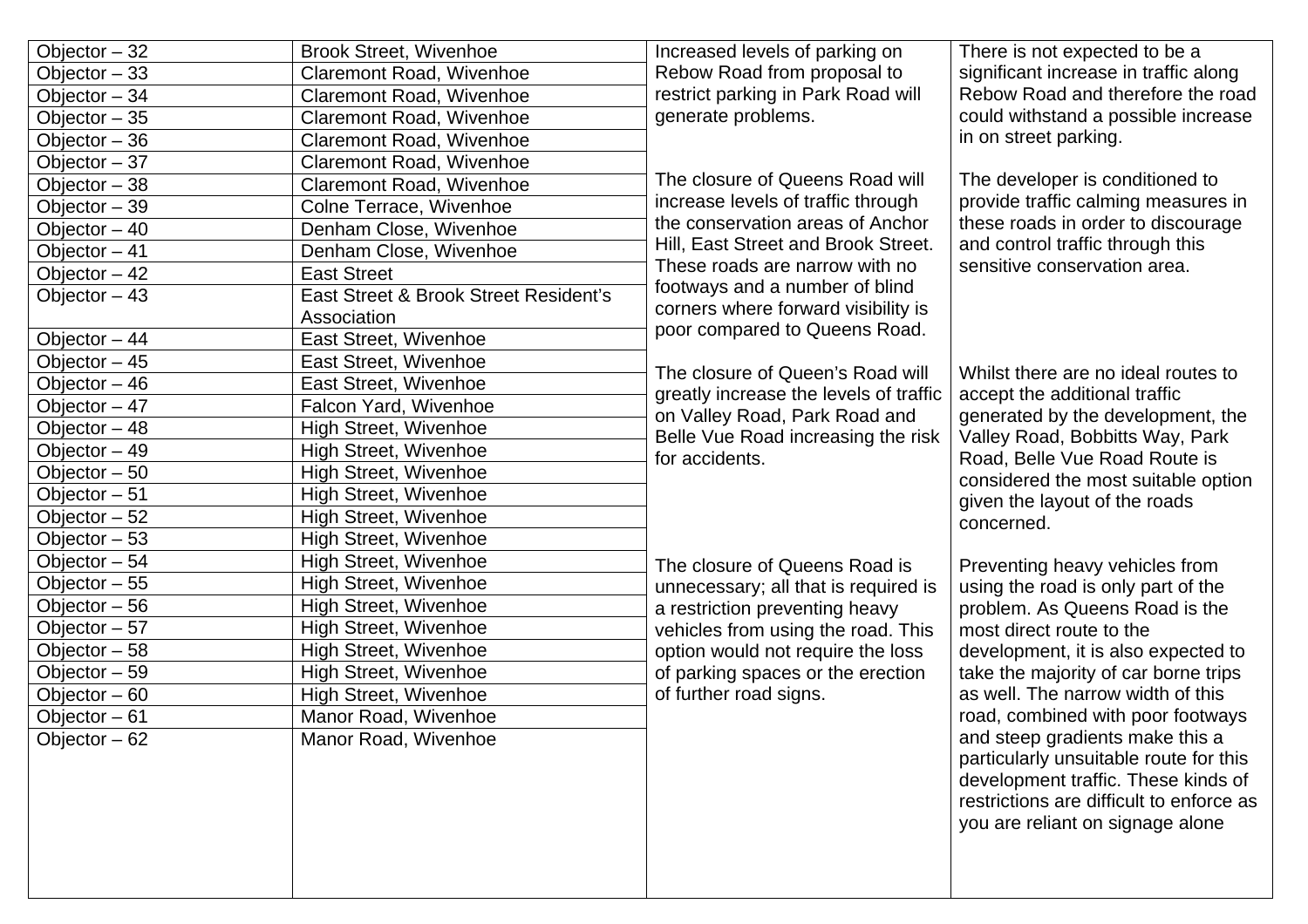| Objector $-63$ | Manor Road, Wivenhoe     | Unfair for Queen's Road residents                                       | It is recognised that Brook                                             |
|----------------|--------------------------|-------------------------------------------------------------------------|-------------------------------------------------------------------------|
| Objector - 64  | Paget Road, Wivenhoe     | to benefit when other sensitive                                         | Street/East Street is a sensitive                                       |
| Objector - 65  | Paget Road, Wivenhoe     | routes do not benefit from a                                            | route which is why traffic                                              |
| Objector - 66  | Paget Road, Wivenhoe     | reduction in traffic volumes.                                           | management/calming measures will                                        |
| Objector $-67$ | Paget Road, Wivenhoe     |                                                                         | be introduced.                                                          |
| Objector - 68  | Paget Road, Wivenhoe     |                                                                         |                                                                         |
| Objector - 69  | Park Road, Wivenhoe      | Residents living at Anglesea Road                                       | The road closure protects the most                                      |
| Objector - 70  | Park Road, Wivenhoe      | end of Queens Road will still have                                      | vulnerable stretch of Queens Road.                                      |
| Objector - 71  | Park Road, Wivenhoe      | traffic coming past their doors. At                                     | The road will be clearly signed as a                                    |
| Objector $-72$ | Park Road, Wivenhoe      | the other end of Queens Road                                            | 'No through' road.                                                      |
| Objector $-73$ | Park Road, Wivenhoe      | there will still be a high level of                                     |                                                                         |
| Objector - 74  | Park Road, Wivenhoe      | traffic due to vehicles still using it                                  |                                                                         |
| Objector $-75$ | Park Road, Wivenhoe      | in error                                                                |                                                                         |
| Objector - 76  | Park Road, Wivenhoe      |                                                                         |                                                                         |
| Objector $-77$ | Park Road, Wivenhoe      | Paget Road residents will not be<br>able to exit road due to congestion | There will be very light traffic flows<br>on Queens Road at this point. |
| Objector - 78  | Queens Road              | in Queens Road                                                          |                                                                         |
| Objector - 79  | Queens Road, Wivenhoe    |                                                                         |                                                                         |
| Objector - 80  | Queens Road, Wivenhoe    | Clear signing of Park Road                                              | Signing of Cook's shipyard is part of                                   |
| Objector - 81  | Queens Road, Wivenhoe    | junction, not just for Cook's                                           | the section 106 traffic management                                      |
| Objector - 82  | Queens Road, Wivenhoe    | Shipyard                                                                | works. Signing for other                                                |
| Objector $-83$ | Sandford Close, Wivenhoe |                                                                         | destinations can be considered by                                       |
| Objector - 84  | Sandford Close, Wivenhoe |                                                                         | request to the area office. Not a                                       |
| Objector - 85  | Sandford Close, Wivenhoe |                                                                         | matter for this scheme.                                                 |
| Objector - 86  | Sandford Close, Wivenhoe |                                                                         |                                                                         |
| Objector - 87  | Sandford Close, Wivenhoe | The closure of Queens Road will                                         | Works that affect the exit roads will                                   |
| Objector - 88  | Sandford Close, Wivenhoe | leave only 2 exit roads for parts of                                    | be closely monitored by our Street                                      |
| Objector - 89  | The Dale, Wivenhoe       | Lower Wivenhoe. If one is                                               | Works Team.                                                             |
| Objector - 90  | The Dale, Wivenhoe       | blocked this will result in major                                       |                                                                         |
| Objector - 91  | The Dale, Wivenhoe       | problems on the other                                                   |                                                                         |
| Objector - 92  | The Dale, Wivenhoe       |                                                                         |                                                                         |
| Objector - 93  | The Dale, Wivenhoe       | The major exit route will be                                            | It is unlikely that an increase in traffic                              |
| Objector – 94  | The Dale, Wivenhoe       | Bobbits Way and Bowes Road                                              | along this route would be directly                                      |
| Objector $-95$ | Valley Road, Wivenhoe    | which is past Millfields Primary                                        | related to the closure of Queens                                        |
| Objector - 96  | Valley Road, Wivenhoe    | causing dangers to school children                                      | Road. This does not form part of the                                    |
| Objector - 97  | Valley Road, Wivenhoe    | on this vulnerable route                                                | signed route.                                                           |
| Objector - 98  | Valley Road, Wivenhoe    |                                                                         |                                                                         |
| Objector - 99  | Valley Road, Wivenhoe    |                                                                         |                                                                         |
| Objector - 100 | Valley Road, Wivenhoe    |                                                                         |                                                                         |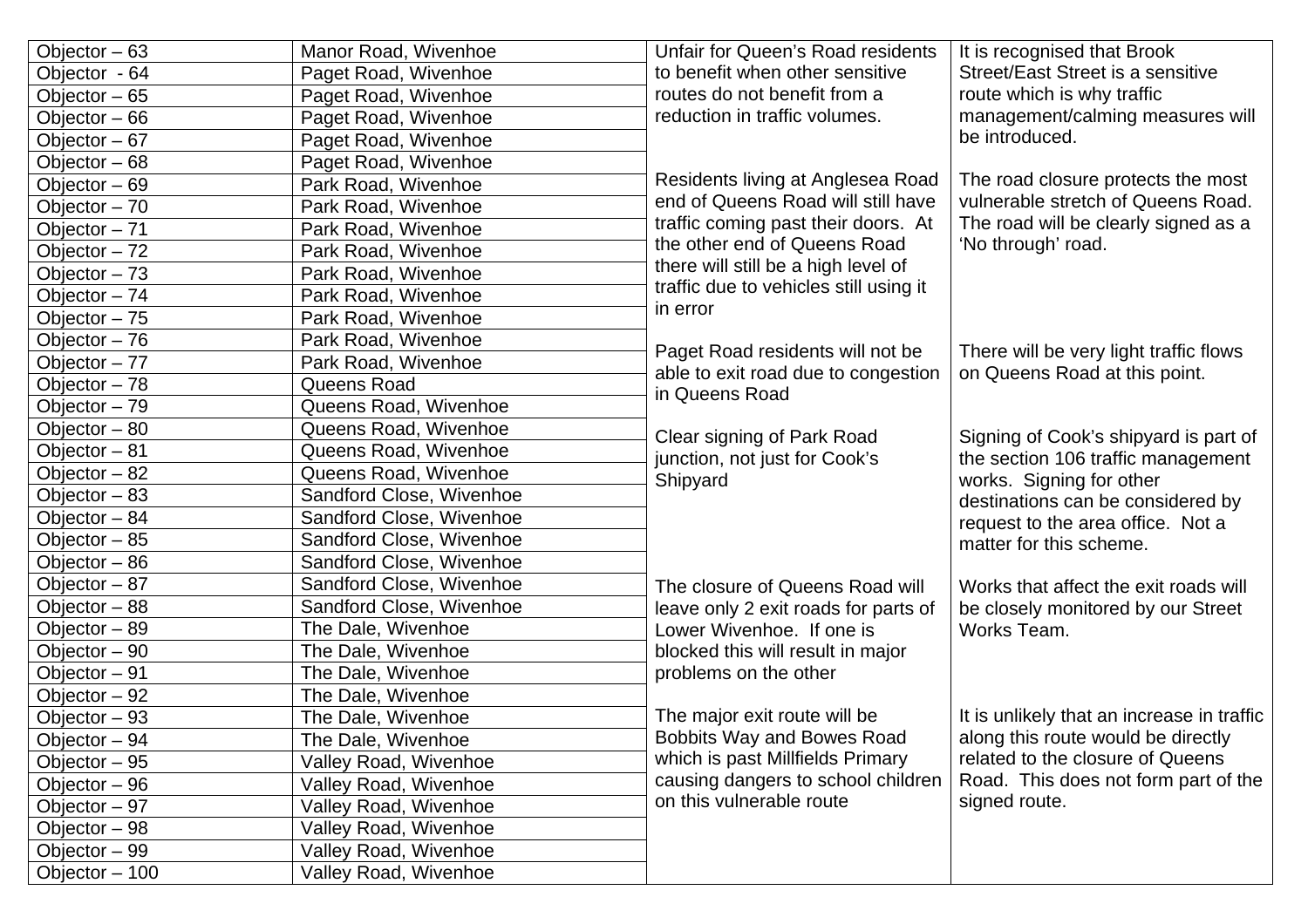| Objector - 101 | <b>Valley Road, Wivenhoe</b>  |                                                                                                                             |                                                                                                                                                                                                |
|----------------|-------------------------------|-----------------------------------------------------------------------------------------------------------------------------|------------------------------------------------------------------------------------------------------------------------------------------------------------------------------------------------|
| Objector - 102 | Valley Road, Wivenhoe         | The closure of Queens Road will                                                                                             | It is recognised that the sensitive                                                                                                                                                            |
| Objector - 103 | Valley Road, Wivenhoe         | not encourage drivers to use the                                                                                            | Brook Street/ East Street route is                                                                                                                                                             |
| Objector - 104 | Valley Road, Wivenhoe         | Valley Road route as it is too                                                                                              | vulnerable to increase levels of                                                                                                                                                               |
| Objector - 105 | <b>Valley Road, Wivenhoe</b>  | convoluted. Drivers will use the                                                                                            | traffic. As such the developer has                                                                                                                                                             |
| Objector - 106 | Valley Road, Wivenhoe         | <b>Brook Street/ East Street route</b>                                                                                      | been conditioned to install traffic                                                                                                                                                            |
| Objector - 107 | Valley Road, Wivenhoe         | instead. There are grade 1                                                                                                  | calming features along this route to                                                                                                                                                           |
| Objector - 108 | Valley Road, Wivenhoe         | buildings along route                                                                                                       | deter further use.                                                                                                                                                                             |
| Objector - 109 | Valley Road, Wivenhoe         |                                                                                                                             |                                                                                                                                                                                                |
| Objector - 110 | Valley Road, Wivenhoe         | Not in accordance with Essex                                                                                                | This guide is for the internal design                                                                                                                                                          |
| Objector - 111 | Valley Road, Wivenhoe         | Design Guide which encourages                                                                                               | of estates, not for dealing with the                                                                                                                                                           |
| Objector - 112 | Valley Road, Wivenhoe         | new estates to be permeable                                                                                                 | problems of a historic highway                                                                                                                                                                 |
| Objector - 113 | Valley Road, Wivenhoe         |                                                                                                                             | layout.                                                                                                                                                                                        |
| Objector - 114 | Valley Road, Wivenhoe         |                                                                                                                             |                                                                                                                                                                                                |
| Objector - 115 | Valley Road, Wivenhoe         | There are already congestion                                                                                                | Whilst there are no ideal routes to                                                                                                                                                            |
| Objector - 116 | Valley Road, Wivenhoe         | problems in Valley Road with cars                                                                                           | accept the additional traffic                                                                                                                                                                  |
| Objector - 117 | Valley Road, Wivenhoe         | parked on both sides. Increased<br>traffic flow will cause further                                                          | generated by the development, the                                                                                                                                                              |
| Objector - 118 | Valley Road, Wivenhoe         | problems.                                                                                                                   | Valley Road, Bobbitts Way, Park<br>Road, Belle Vue Road Route is                                                                                                                               |
| Objector - 119 | <b>West Street, Wivenhoe</b>  |                                                                                                                             | considered the most suitable option                                                                                                                                                            |
| Objector - 120 | <b>Whittle Industry Data</b>  |                                                                                                                             | given the layout of the roads                                                                                                                                                                  |
|                | <b>Brook Street, Wivenhoe</b> |                                                                                                                             | concerned.                                                                                                                                                                                     |
| Objector - 121 | Wivenhoe                      |                                                                                                                             |                                                                                                                                                                                                |
| Objector - 122 | <b>Wivenhoe Green Party</b>   | More children live on and around                                                                                            | As above                                                                                                                                                                                       |
| Objector - 123 | <b>Wivenhoe Town Council</b>  | Valley Road compared to Queens                                                                                              |                                                                                                                                                                                                |
| Objector - 124 | <b>Wivenhoe Town Council</b>  | Road                                                                                                                        |                                                                                                                                                                                                |
|                |                               |                                                                                                                             |                                                                                                                                                                                                |
|                |                               | The development at Cook's<br>Shipyard was agreed by the<br>Planning Committee on the basis<br>of 3 access and egress routes | The Portfolio Holder, acting on<br>behalf of the Planning Committee,<br>subsequently agreed to pursue the<br>closure of Queen's Road. This is a<br>matter for the Local Planning<br>Authority. |
|                |                               | Devaluation in property prices<br>along Valley Road.                                                                        | The majority of houses are well set<br>back and it is anticipated there will<br>be a minimal impact on house<br>prices.                                                                        |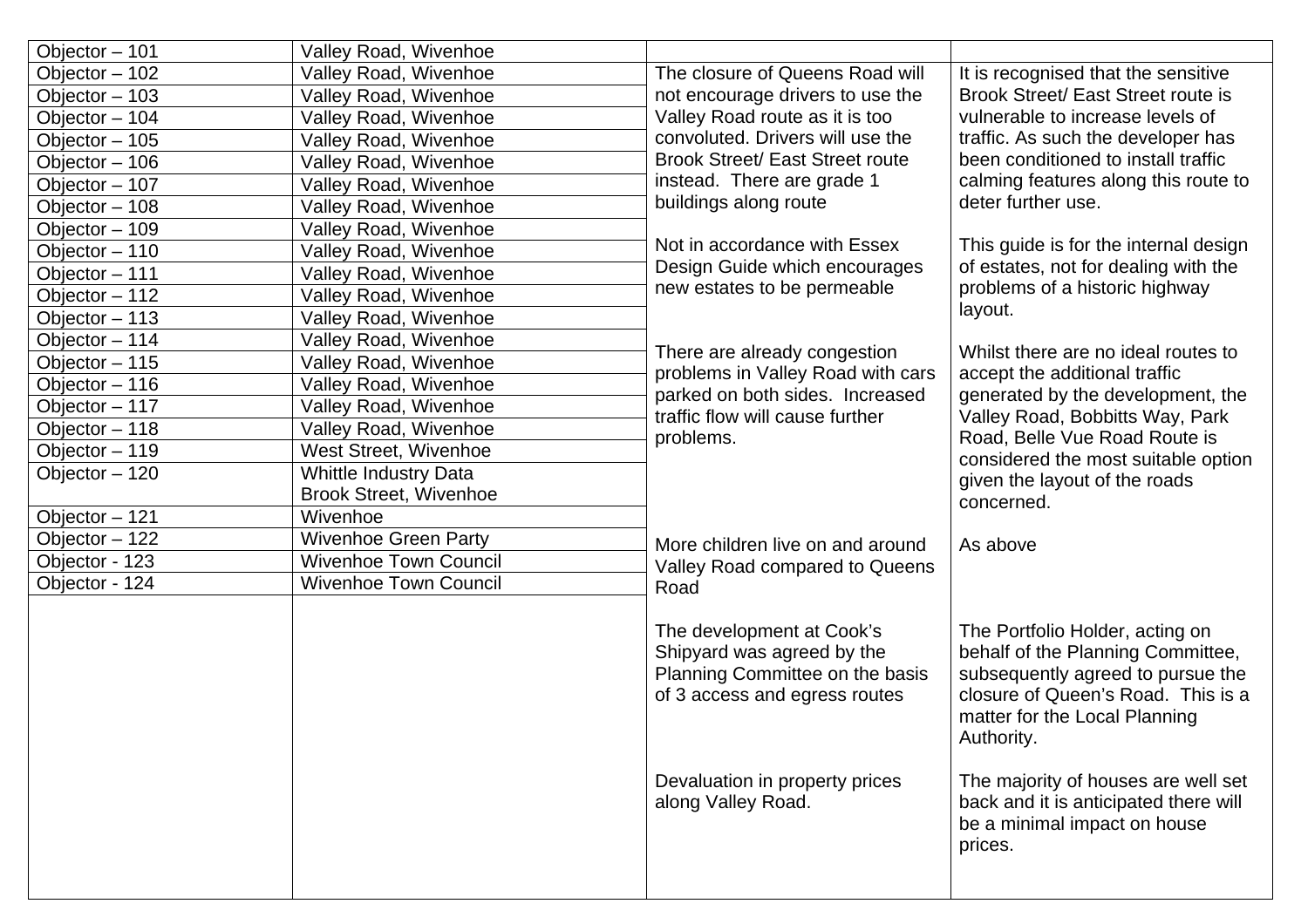| The upgrading of Anglesea Road<br>would take away need for closure                                                                      | This was not recommended as part<br>of the planning process. Without the<br>support of the majority of the<br>residents this is not a viable scheme                                                                                    |
|-----------------------------------------------------------------------------------------------------------------------------------------|----------------------------------------------------------------------------------------------------------------------------------------------------------------------------------------------------------------------------------------|
| Anglesea Road is unmade and<br>slippery especially in the winter<br>months                                                              | There is no ideal route in and out of<br>the new development and this is a<br>more suitable route than East<br><b>Street/Brook Street.</b>                                                                                             |
| A traffic management appraisal<br>should be undertaken on the<br>effects of the closure                                                 | The new arrangements will be<br>monitored through the County's<br>accident reduction programme.                                                                                                                                        |
| One way system should be<br>introduced instead of closing<br>Queens Road                                                                | This is likely to increase vehicle's<br>speeds. The speed of vehicles is<br>cited in numerous letters as a<br>concern to residents                                                                                                     |
| The closure will create the<br>necessity for 'u' or 3 point turn<br>manoeuvres on Queens Road                                           | A turning head will be provided for<br>those vehicles that need to make<br>these manoeuvres.                                                                                                                                           |
| <b>Existing routing of Heavy</b><br>construction vehicles along Valley<br>Road is causing noise, pollution<br>and endangering children. | The frequency of Large Goods<br>Vehicles will decline as construction<br>nears completion. This comment is<br>not directly related to the closure of<br>Queens Road                                                                    |
| The closure will involve vehicles<br>making 3 point turns in Valley<br>Road                                                             | Valley Road is not being made into a<br>cul-de-sac. Most residents have<br>private drives that they can use to<br>turn their vehicles should they wish<br>to do so. Turning space is also<br>available at the end of Anglesea<br>Road. |
| Adverse impact on the businesses<br>at Wivenhoe Business Centre                                                                         | The current sign posted route via<br>Queens Road will be changed to the<br>route via Belle Vue Road/ Park                                                                                                                              |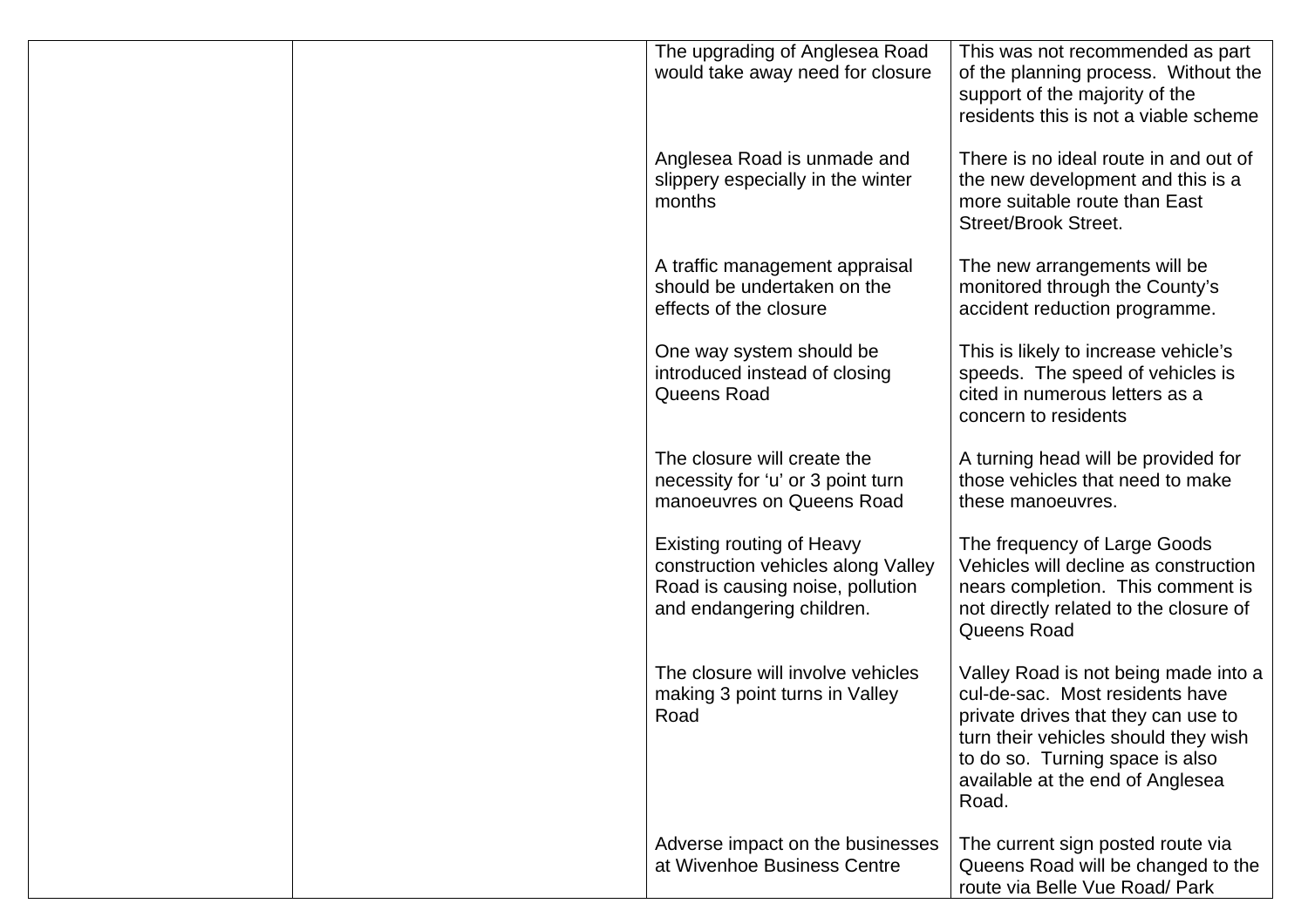|  | The road should remain open with<br>raised areas of road either end<br>and a 20 mph speed limit                                | Road/ Valley Road<br>These works are outside the scope<br>of the works agreed by the planning<br>authority                                                                                                                                                                                                                                                 |
|--|--------------------------------------------------------------------------------------------------------------------------------|------------------------------------------------------------------------------------------------------------------------------------------------------------------------------------------------------------------------------------------------------------------------------------------------------------------------------------------------------------|
|  | The closure of Queens Road will<br>encourage greater use of Alma<br><b>Street</b>                                              | Alma Street is a very narrow road<br>with particularly restricted access at<br>either end. The closure of Queens<br>Road will have a negligible effect on<br>traffic levels.                                                                                                                                                                               |
|  | The closure of Queens Road will<br>create a 90 degree bend on Valley<br>Road where drivers are not<br>required to slow or stop | There are many instances,<br>particularly in Lower Wivenhoe,<br>where roads bend sharply. It is the<br>responsibility of drivers to read the<br>road and drive at appropriate seeds.<br>As part of the works to form the<br>closure, the road is being re-profiled<br>and a new kerb line installed to<br>assist drivers in negotiating the new<br>layout. |

| <b>Supporter</b> | Order                               | <b>Reason for support</b>              | <b>Officer comment</b> |
|------------------|-------------------------------------|----------------------------------------|------------------------|
| Supporter - 1    |                                     | Queens Road is a narrow road with      |                        |
| Supporter $-2$   | c/o Arcadia Road, Burnham on Crouch | poor footways. The houses sit right    |                        |
| Supporter $-3$   | Paget Road, Wivenhoe                | on the road and have no off-street     |                        |
| Supporter $-4$   | Queens Road, Wivenhoe               | parking. The road is very steep and    |                        |
| Supporter $-5$   | Queens Road, Wivenhoe               | particularly unsuitable for the        |                        |
| Supporter $-6$   | Queens Road, Wivenhoe               | increased levels of traffic that would |                        |
| Supporter $-7$   | Queens Road, Wivenhoe               | use the road, being the main           |                        |
| Supporter $-8$   | Queens Road, Wivenhoe               | access route to the development.       |                        |
| Supporter $-9$   | Queens Road, Wivenhoe               |                                        |                        |
| Supporter -10    | Queens Road, Wivenhoe               | Support the closure of Queens          |                        |
| Supporter - 11   | Queens Road, Wivenhoe               | Road.                                  |                        |
| Supporter - 12   | Queens Road, Wivenhoe               |                                        |                        |
| Supporter - 13   | Queens Road, Wivenhoe               | The road should benefit from           |                        |
| Supporter - 14   | Queens Road, Wivenhoe               | protection as it falls within the      |                        |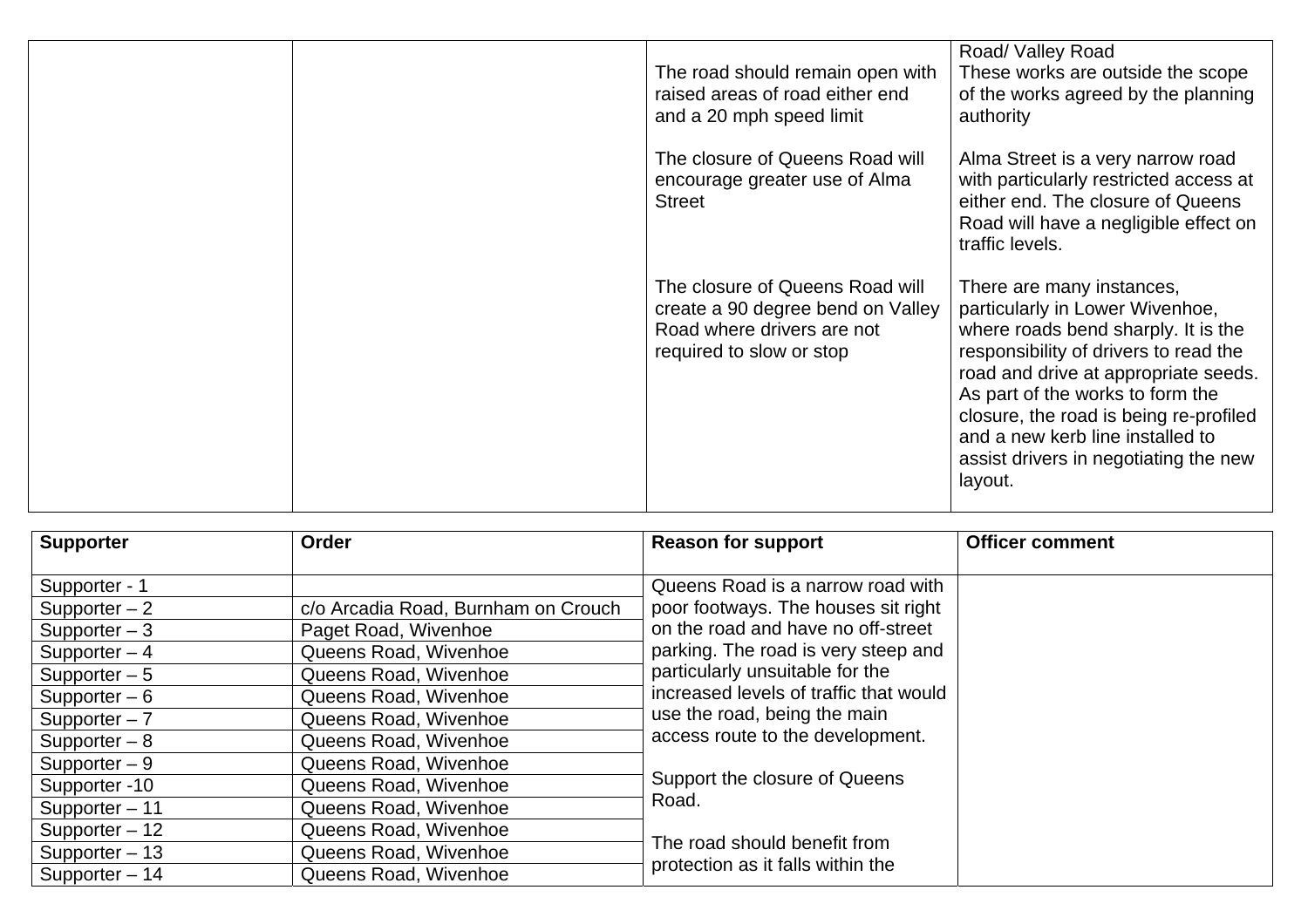| Supporter - 15<br>Supporter - 16<br>Supporter - 17<br>Supporter - 18<br>Supporter - 19<br>Supporter - 20<br>Supporter - 21<br>Supporter - 22<br>Supporter $-23$<br>Supporter - 24<br>Supporter - 25 | Queens Road, Wivenhoe<br>Queens Road, Wivenhoe<br>Queens Road, Wivenhoe<br>Queens Road, Wivenhoe<br>Queens Road, Wivenhoe<br>Queens Road, Wivenhoe<br>Queens Road, Wivenhoe<br>Queens Road, Wivenhoe<br>Queens Road, Wivenhoe<br>Queens Road, Wivenhoe<br>Queens Road, Wivenhoe | town's conservation area.<br>The increased levels of traffic will<br>cause further structural damage to<br>these old Victorian properties.<br>Suffer from boy racers, pollution<br>and damage to property.<br>Queens Road residents have little<br>opportunity to park their cars off<br>street whereas residents in Valley<br>Road choose to park their cars on<br>the road rather than use their<br>driveways |                                                         |
|-----------------------------------------------------------------------------------------------------------------------------------------------------------------------------------------------------|---------------------------------------------------------------------------------------------------------------------------------------------------------------------------------------------------------------------------------------------------------------------------------|-----------------------------------------------------------------------------------------------------------------------------------------------------------------------------------------------------------------------------------------------------------------------------------------------------------------------------------------------------------------------------------------------------------------|---------------------------------------------------------|
| Supporter - 26<br>Supporter - 27                                                                                                                                                                    | Queens Road, Wivenhoe<br>Queens Road, Wivenhoe                                                                                                                                                                                                                                  | To ease possible congestion on<br>Valley Road parking should be                                                                                                                                                                                                                                                                                                                                                 | This is not considered necessary at<br>the present time |
| Supporter - 28                                                                                                                                                                                      | Queens Road, Wivenhoe                                                                                                                                                                                                                                                           | restricted on one side of the road                                                                                                                                                                                                                                                                                                                                                                              |                                                         |
| Supporter - 29                                                                                                                                                                                      | Queens Road, Wivenhoe                                                                                                                                                                                                                                                           |                                                                                                                                                                                                                                                                                                                                                                                                                 |                                                         |
| Supporter - 30                                                                                                                                                                                      | West Street, Wivenhoe                                                                                                                                                                                                                                                           | Endorse the closure.                                                                                                                                                                                                                                                                                                                                                                                            |                                                         |
|                                                                                                                                                                                                     |                                                                                                                                                                                                                                                                                 | Parked vehicles damaged by large<br>vehicles using Queens Road<br>Do not support the Town Councils<br>position to just prevent access to<br>construction lorries<br>The closure accords with<br><b>Colchester Borough Council's Local</b><br>Plan in respect of the preservation<br>and enhancement of conservation<br>areas.                                                                                   |                                                         |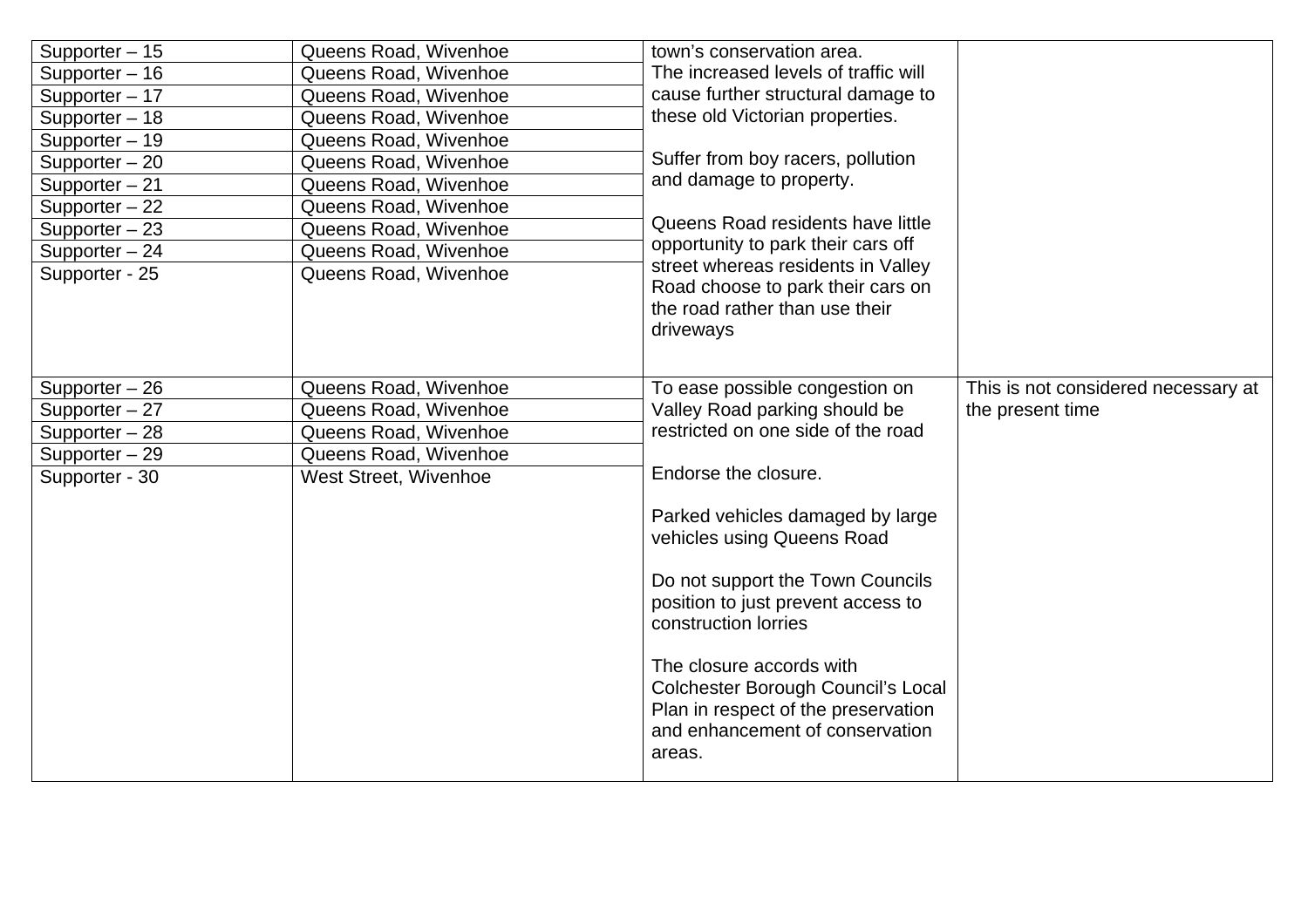### **ROAD HUMP IN BROOK STREET, WIVENHOE**

| Objector      | Location of objector or       | <b>Reasons for objection</b>                                                                                                                                                               | <b>Officer Comments</b>                                                                                                                                                                                                                                                                                                    |
|---------------|-------------------------------|--------------------------------------------------------------------------------------------------------------------------------------------------------------------------------------------|----------------------------------------------------------------------------------------------------------------------------------------------------------------------------------------------------------------------------------------------------------------------------------------------------------------------------|
|               | organisation                  |                                                                                                                                                                                            |                                                                                                                                                                                                                                                                                                                            |
| Objector $-1$ | <b>Brook Street, Wivenhoe</b> | There would be no need to provide                                                                                                                                                          | Whilst such an area wide zone was                                                                                                                                                                                                                                                                                          |
| Objector $-2$ | Claremont Road, Wivenhoe      | a road hump, or other traffic calming                                                                                                                                                      | not included in the package of                                                                                                                                                                                                                                                                                             |
| Objector - 3  | The Quay, Wivenhoe            | features if the lower part of<br>Wivenhoe were declared a 20 mph<br>zone. The materials used are<br>suitable for a conservation area but<br>rarely suitable for wheelchairs and<br>buggies | measures, the traffic calming works<br>proposed would greatly assist in its<br>implementation at some future date.<br>The materials used will be of<br>conservation grade, but will be<br>sawn rather than riven or hewn to<br>provide a flat even surface.                                                                |
|               |                               | The introduction of the hump will<br>provide a barrier that prevents flood<br>water from exiting the business park                                                                         | The contractor's drawings indicate<br>that there will be minimal changes<br>to road levels at the entrance to the<br>business park. The drawings also<br>indicate that the contractor will<br>approach the frontagers on the<br>north side of Brook Street with a<br>view to undertaking necessary<br>accommodation works. |
|               |                               | The square was intended to be<br>landscaped open space                                                                                                                                     | The hump forms part of a large<br>parking square conditioned as part<br>of phase 1 of the development.                                                                                                                                                                                                                     |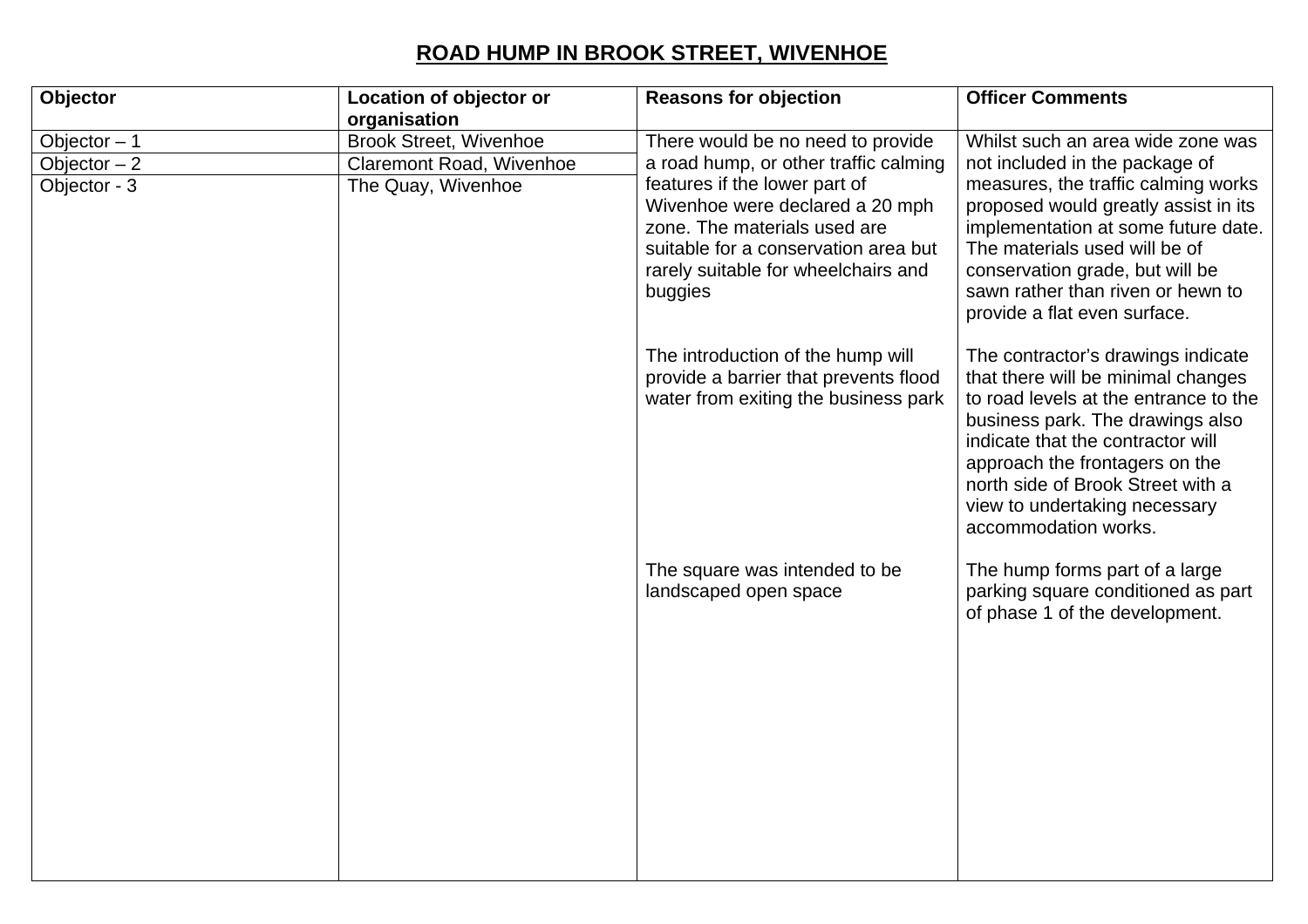### **NO WAITING 'AT ANY TIME' PARK ROAD, WIVENHOE**

| Objector       | Location of objector or       | <b>Reasons for Objection</b>            | <b>Officer Comments</b>               |
|----------------|-------------------------------|-----------------------------------------|---------------------------------------|
|                | organisation                  |                                         |                                       |
| Objector $-1$  |                               | The removal of on street parking in     | The short length of unrestricted      |
| Objector $-2$  |                               | Park Road will speed up traffic and     | parking between the Belle View and    |
| Objector $-3$  | Anglesea Road, Wivenhoe       | make it more dangerous, especially      | Rebow Road junctions already          |
| Objector $-4$  | Belle Vue Road, Wivenhoe      | for the children that use this route to | causes congestion and impacts on      |
| Objector $-5$  | Belle Vue Road, Wivenhoe      | school.                                 | the operation of the Park             |
| Objector $-6$  | Belle Vue Road, Wivenhoe      |                                         | Road/Belle Vue Road junction. The     |
| Objector $-7$  | Belle Vue Road, Wivenhoe      |                                         | increased levels of traffic generated |
| Objector $-8$  | Belle Vue Road, Wivenhoe      |                                         | by the development will exacerbate    |
| Objector $-9$  | <b>Borough Councillor</b>     |                                         | these problems.                       |
| Objector $-10$ | Claremont Road, Wivenhoe      |                                         |                                       |
| Objector - 11  | <b>Colchester Green Party</b> |                                         |                                       |
| Objector $-12$ | <b>High Street, Wivenhoe</b>  |                                         |                                       |
| Objector $-13$ | High Street, Wivenhoe         |                                         |                                       |
| Objector $-14$ | Park Road, Wivenhoe           |                                         |                                       |
| Objector $-15$ | Park Road, Wivenhoe           |                                         |                                       |
| Objector $-16$ | Park Road, Wivenhoe           |                                         |                                       |
| Objector $-17$ | Park Road, Wivenhoe           |                                         |                                       |
| Objector - 18  | Park Road, Wivenhoe           |                                         |                                       |
| Objector $-19$ | Spring Cottage, Wivenhoe      |                                         |                                       |
| Objector - 20  | Valley Road, Wivenhoe         |                                         |                                       |

| REVOCATION OF 'AT ANY TIME' WAITING RESTRICTIONS IN BROOK STREET. WIVENHOE |                                                |                                                        |                                                                                                                                       |  |
|----------------------------------------------------------------------------|------------------------------------------------|--------------------------------------------------------|---------------------------------------------------------------------------------------------------------------------------------------|--|
| Objector                                                                   | <b>Location of objector or</b><br>organisation | <b>Reasons for Objection</b>                           | <b>Officer Comments</b>                                                                                                               |  |
| Objector - 1                                                               | The Quay, Wivenhoe                             | The Square will become a car park<br>not an open space | Given that the square falls on the<br>junction of Brook Street and St.<br>John's Road, the available space<br>for parking is limited. |  |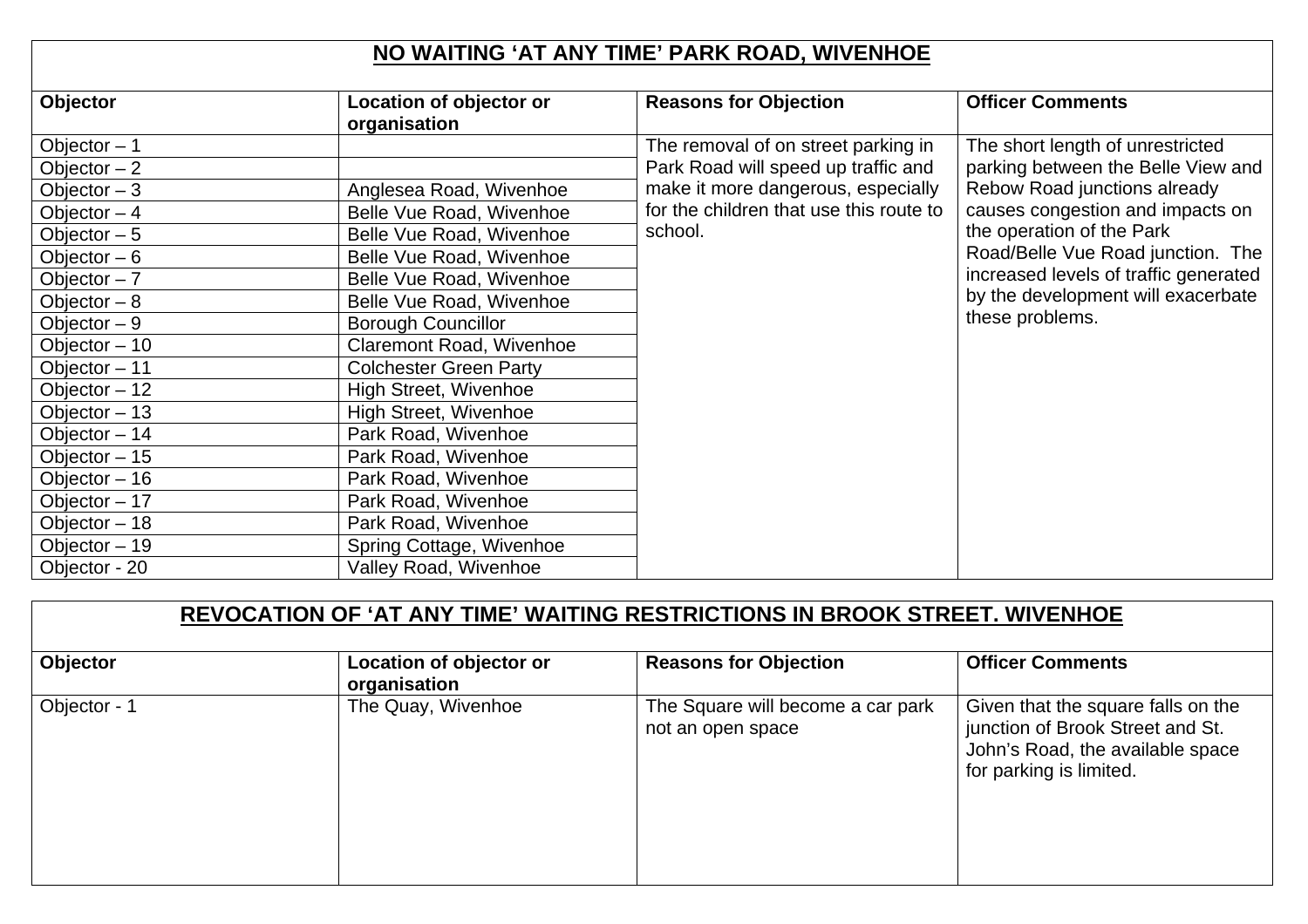### **GENERAL LOSS OF RESIDENT PARKING SPACES AND INTRODUCTION OF 'AT ANY TIME' WAITING RESTRICTIONS, WIVENHOE**

| Objector           | Location of objector or              | <b>Reasons for Objection</b>                                              | <b>Officer Comments</b>                                                                                                      |
|--------------------|--------------------------------------|---------------------------------------------------------------------------|------------------------------------------------------------------------------------------------------------------------------|
|                    | organisation                         |                                                                           |                                                                                                                              |
| Objector $-1$      | <b>Borough Councillor</b>            | It is already difficult enough to park                                    | It is accepted that any loss of                                                                                              |
| Objector $-2$      | Wivenhoe Green Party                 | in the roads concerned. The overall                                       | parking will inconvenience residents                                                                                         |
| Objector $-34$     |                                      | loss of 22 parking spaces is                                              | and businesses alike. This shortage                                                                                          |
| Objector $-5$      |                                      | detrimental to the existing residents,<br>businesses and the environment. | of parking was taken into account                                                                                            |
| Objector $-6$      | Alma Street, Wivenhoe                | The extension of the residents                                            | when proposing the changes and<br>as a result restrictions have kept to                                                      |
| Objector $-7$      | Alma Street, Wivenhoe                | parking scheme should be                                                  | a minimum. In addition by                                                                                                    |
| Objector $-8$      | Anchor Hill, Wivenhoe                | considered to prevent the burden of<br>commuter parking.                  | introducing the restrictions across a<br>number of roads it is anticipated                                                   |
| Objector $-9$      | Anchor Hill, Wivenhoe                |                                                                           | that displaced vehicles can be                                                                                               |
| Objector $-10$     | Anglesea Road, Wivenhoe              |                                                                           | accommodated in neighbouring                                                                                                 |
| Objector - 11      | Anglesea Road, Wivenhoe              |                                                                           | roads, many of which have                                                                                                    |
| Objector $-12$     | Belle Vue Road, Wivenhoe             |                                                                           | unrestricted parking.                                                                                                        |
| Objector - 13 & 14 | Belle Vue Road, Wivenhoe             |                                                                           | A review of the residents parking                                                                                            |
| Objector $-15$     | Belle Vue Road, Wivenhoe             |                                                                           | scheme may be necessary once                                                                                                 |
| Objector $-16$     | Belle Vue Road, Wivenhoe             |                                                                           | the resultant pressures on parking                                                                                           |
| Objector $-17$     | <b>Broomfield Crescent, Wivenhoe</b> |                                                                           | are known.                                                                                                                   |
| Objector - 18      | Ernest Road, Wivenhoe                | Parking Spaces should not be                                              | It is expected that the reduction in                                                                                         |
| Objector - 19      | Falcon Yard, Wivenhoe                | removed without an improvement in                                         | parking spaces can be                                                                                                        |
| Objector $-20$     | <b>High Street, Wivenhoe</b>         | public transport.                                                         | accommodated elsewhere.                                                                                                      |
| Objector - 21      | <b>High Street, Wivenhoe</b>         |                                                                           | Passenger transport improvements                                                                                             |
| Objector $-22$     | High Street, Wivenhoe                |                                                                           | were not negotiated as part of the                                                                                           |
| Objector $-23$     | Malting Yard, Wivenhoe               |                                                                           | development. This would be                                                                                                   |
| Objector $-24$     | Park Road, Wivenhoe                  |                                                                           | standard practice now. Without this                                                                                          |
| Objector $-25$     | Park Road, Wivenhoe                  |                                                                           | funding, improvements are                                                                                                    |
| Objector $-26$     | Park Road, Wivenhoe                  |                                                                           | generally reliant on the bus                                                                                                 |
| Objector $-27$     | Park Road, Wivenhoe                  |                                                                           | companies themselves. A larger                                                                                               |
| Objector $-28$     | Park Road, Wivenhoe                  |                                                                           | population may lead to an increase                                                                                           |
| Objector - 29      | Wivenhoe                             |                                                                           | in demand which would lead to<br>further investment. Bus stop<br>improvements will be introduced by<br>ECC this coming year. |
|                    |                                      |                                                                           |                                                                                                                              |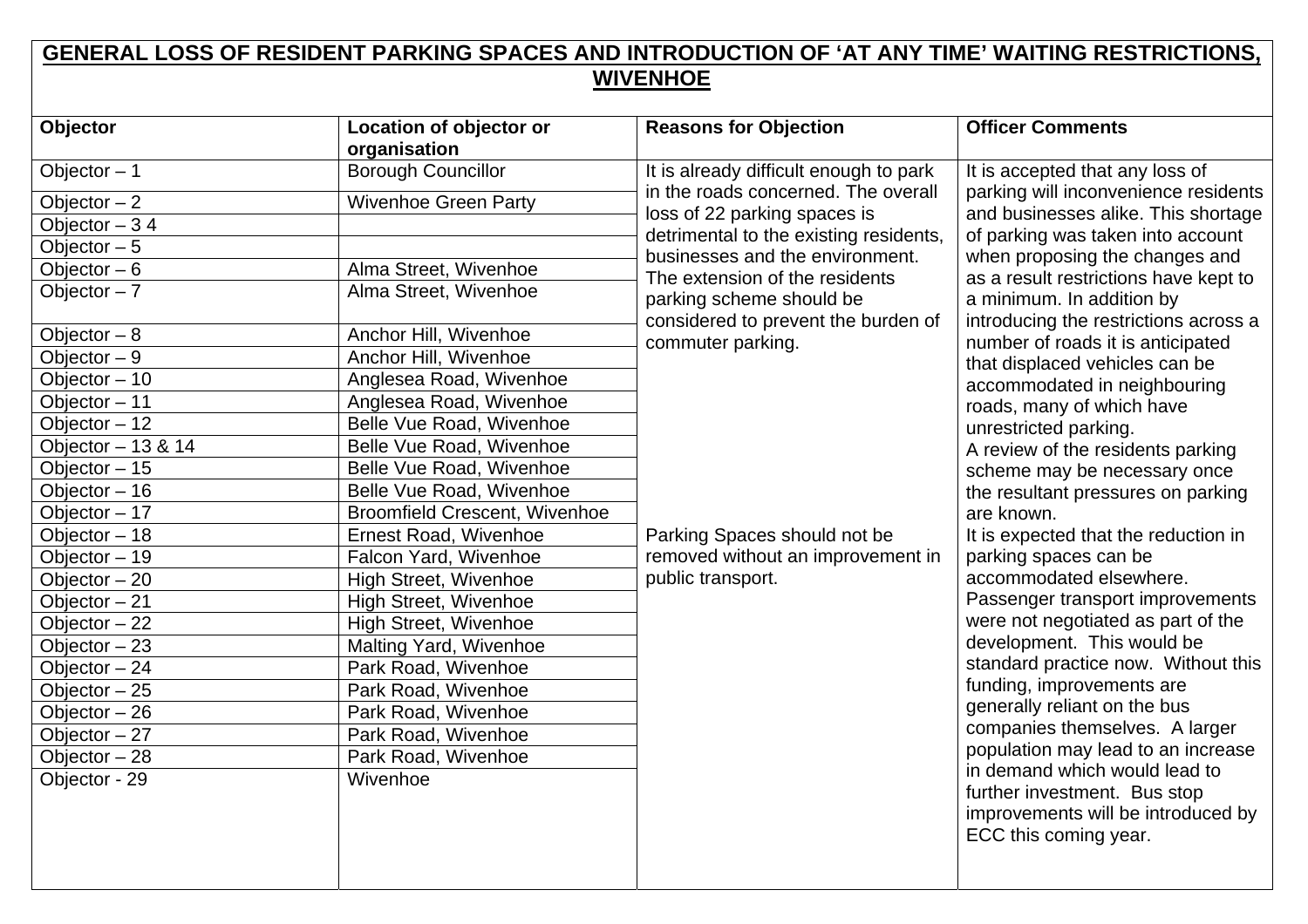| Ensured during planning process<br>that the development would have<br>minimal impact on town. Feels that<br>loss of parking contradicts this<br>promise. | A matter for Local Planning<br>Authority.                                                                                                                                          |
|----------------------------------------------------------------------------------------------------------------------------------------------------------|------------------------------------------------------------------------------------------------------------------------------------------------------------------------------------|
| The removal of on-street parking will<br>speed up traffic and make it more<br>dangerous, especially for the<br>children on their route to school.        | The restrictions to be introduced<br>are designed to provide better<br>visibility or act as passing places.<br>The short lengths involved with<br>have negligible effect on speed. |
| The upgrading of Anglesea Road<br>and Ballast Quay Road would take<br>away need for further restrictions on<br>parking.                                  | This was not conditioned as part of<br>the planning process. Without the<br>support of the majority of the<br>residents this is not a viable<br>scheme.                            |